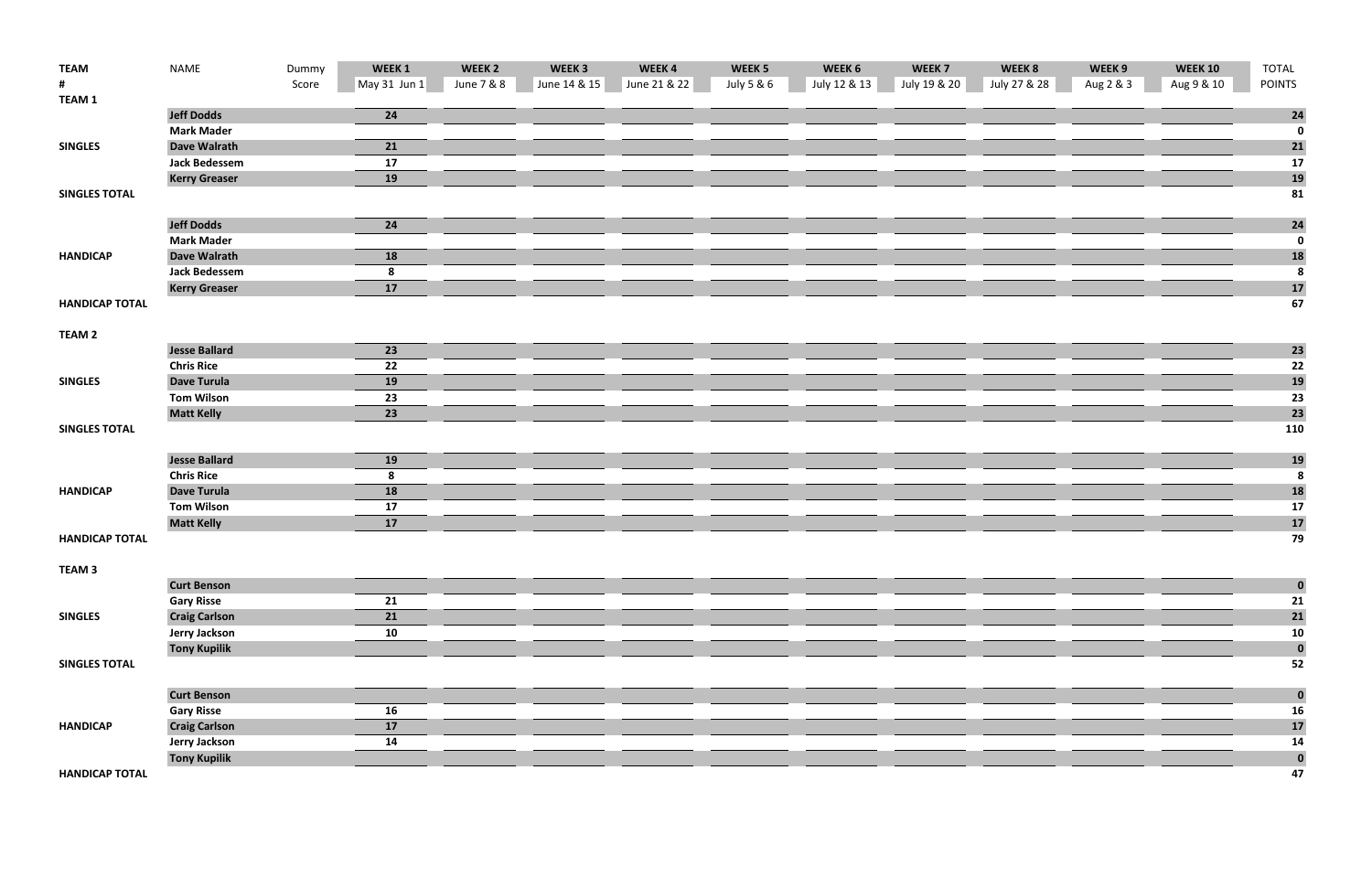| <b>TEAM</b>           | <b>NAME</b>            | Dummy | WEEK1          | WEEK <sub>2</sub> | WEEK <sub>3</sub> | WEEK4        | WEEK <sub>5</sub> | WEEK 6       | WEEK <sub>7</sub> | WEEK 8       | WEEK 9    | <b>WEEK 10</b> | <b>TOTAL</b>            |
|-----------------------|------------------------|-------|----------------|-------------------|-------------------|--------------|-------------------|--------------|-------------------|--------------|-----------|----------------|-------------------------|
| #                     |                        | Score | May 31 Jun 1   | June 7 & 8        | June 14 & 15      | June 21 & 22 | July 5 & 6        | July 12 & 13 | July 19 & 20      | July 27 & 28 | Aug 2 & 3 | Aug 9 & 10     | <b>POINTS</b>           |
| TEAM 4                |                        |       |                |                   |                   |              |                   |              |                   |              |           |                |                         |
|                       | <b>Dave Athey</b>      |       | 25             |                   |                   |              |                   |              |                   |              |           |                | <b>25</b>               |
|                       | <b>Mark Wade</b>       |       | 23             |                   |                   |              |                   |              |                   |              |           |                | 23                      |
| <b>SINGLES</b>        | <b>Ted Lewis</b>       |       | 18             |                   |                   |              |                   |              |                   |              |           |                | 18                      |
|                       | <b>Bonnie Athey</b>    |       | 15             |                   |                   |              |                   |              |                   |              |           |                | 15                      |
|                       | <b>Garrett Lowham</b>  |       | 21             |                   |                   |              |                   |              |                   |              |           |                | 21                      |
| <b>SINGLES TOTAL</b>  |                        |       |                |                   |                   |              |                   |              |                   |              |           |                | 102                     |
|                       | <b>Dave Athey</b>      |       | 23             |                   |                   |              |                   |              |                   |              |           |                | 23                      |
|                       | <b>Mark Wade</b>       |       | 17             |                   |                   |              |                   |              |                   |              |           |                | 17                      |
| <b>HANDICAP</b>       | <b>Ted Lewis</b>       |       | 14             |                   |                   |              |                   |              |                   |              |           |                | 14                      |
|                       | <b>Bonnie Athey</b>    |       | 9              |                   |                   |              |                   |              |                   |              |           |                | $\boldsymbol{9}$        |
|                       | <b>Garrett Lowham</b>  |       | 17             |                   |                   |              |                   |              |                   |              |           |                | 17                      |
| <b>HANDICAP TOTAL</b> |                        |       |                |                   |                   |              |                   |              |                   |              |           |                | 80                      |
| TEAM <sub>5</sub>     |                        |       |                |                   |                   |              |                   |              |                   |              |           |                |                         |
|                       | <b>Kent Satake</b>     |       | 22             |                   |                   |              |                   |              |                   |              |           |                | <b>22</b>               |
|                       | <b>Waylon Satake</b>   |       | 23             |                   |                   |              |                   |              |                   |              |           |                | 23                      |
| <b>SINGLES</b>        | <b>Jim Southards</b>   |       | 25             |                   |                   |              |                   |              |                   |              |           |                | 25                      |
|                       | J.D. Isaacs            |       | 19             |                   |                   |              |                   |              |                   |              |           |                | 19                      |
|                       | <b>Joe Wheat</b>       |       | 24             |                   |                   |              |                   |              |                   |              |           |                | 24                      |
| <b>SINGLES TOTAL</b>  |                        |       |                |                   |                   |              |                   |              |                   |              |           |                | 113                     |
|                       | <b>Kent Satake</b>     |       | 23             |                   |                   |              |                   |              |                   |              |           |                | 23                      |
|                       | <b>Waylon Satake</b>   |       | 20             |                   |                   |              |                   |              |                   |              |           |                | 20                      |
| <b>HANDICAP</b>       | <b>Jim Southards</b>   |       | 22             |                   |                   |              |                   |              |                   |              |           |                | <b>22</b>               |
|                       | J.D. Isaacs            |       | 17             |                   |                   |              |                   |              |                   |              |           |                | 17                      |
|                       | <b>Joe Wheat</b>       |       | 17             |                   |                   |              |                   |              |                   |              |           |                | $17$                    |
| <b>HANDICAP TOTAL</b> |                        |       |                |                   |                   |              |                   |              |                   |              |           |                | 99                      |
| TEAM 6                |                        |       |                |                   |                   |              |                   |              |                   |              |           |                |                         |
|                       | <b>BreAnna Bustos</b>  |       | 18             |                   |                   |              |                   |              |                   |              |           |                | <b>18</b>               |
|                       | <b>Maggie Johnson</b>  |       | 13             |                   |                   |              |                   |              |                   |              |           |                | 13                      |
| <b>SINGLES</b>        | <b>Dominique Lujan</b> |       | 19             |                   |                   |              |                   |              |                   |              |           |                | 19                      |
|                       | <b>Stacey Harvey</b>   |       | 10             |                   |                   |              |                   |              |                   |              |           |                | 10                      |
|                       | <b>Tonya Nielson</b>   |       | 6              |                   |                   |              |                   |              |                   |              |           |                | $6\phantom{a}$          |
| <b>SINGLES TOTAL</b>  |                        |       |                |                   |                   |              |                   |              |                   |              |           |                | 66                      |
|                       | <b>BreAnna Bustos</b>  |       | 21             |                   |                   |              |                   |              |                   |              |           |                | 21                      |
|                       | <b>Maggie Johnson</b>  |       | 13             |                   |                   |              |                   |              |                   |              |           |                | 13                      |
| <b>HANDICAP</b>       | Dominique Lujan        |       | 17             |                   |                   |              |                   |              |                   |              |           |                | 17                      |
|                       | <b>Stacey Harvey</b>   |       | 9              |                   |                   |              |                   |              |                   |              |           |                | $\overline{9}$          |
|                       | <b>Tonya Nielson</b>   |       | 5 <sup>1</sup> |                   |                   |              |                   |              |                   |              |           |                | $\overline{\mathbf{5}}$ |
| <b>HANDICAP TOTAL</b> |                        |       |                |                   |                   |              |                   |              |                   |              |           |                | 65                      |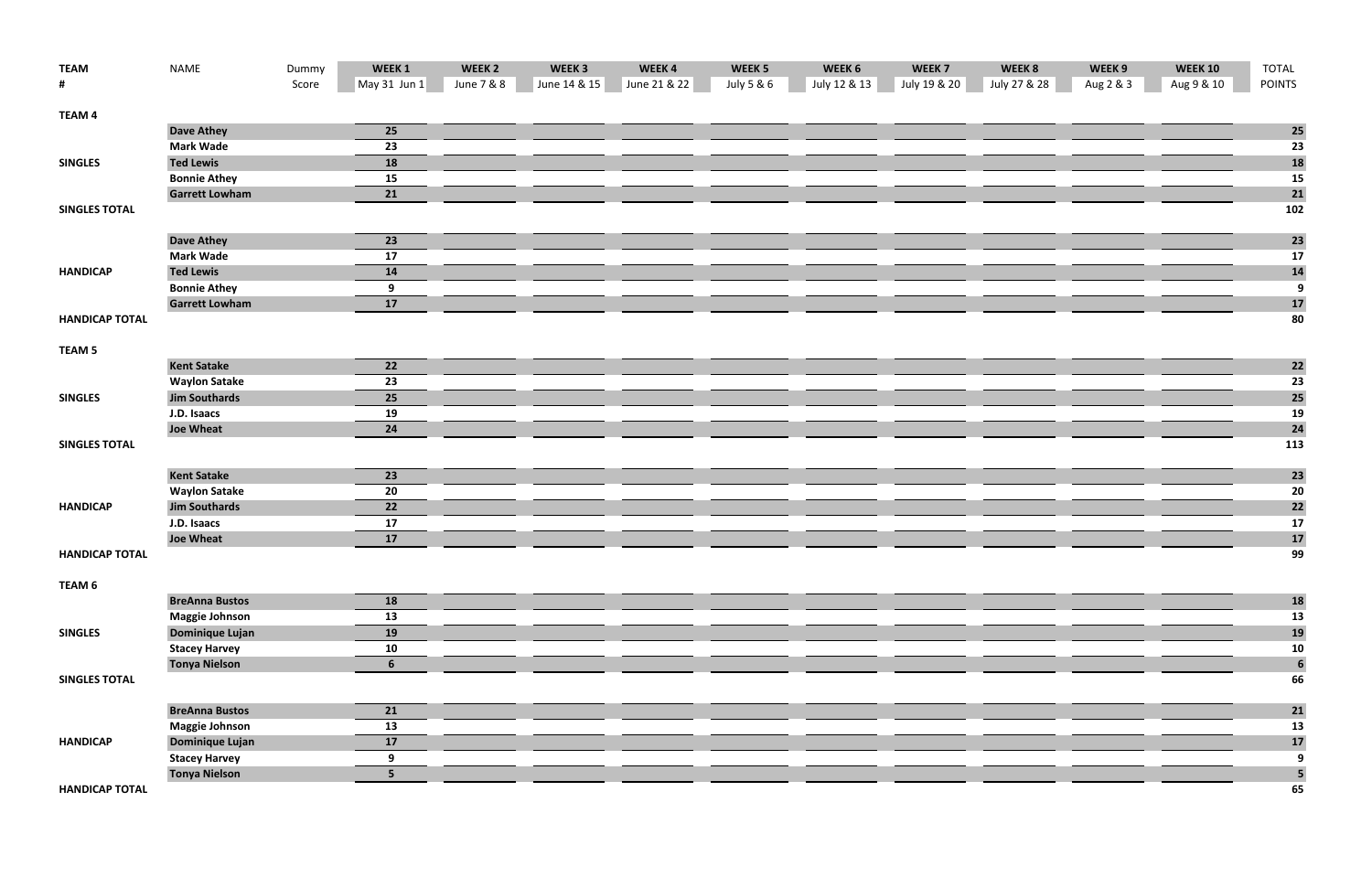| <b>TEAM</b>           | <b>NAME</b>             | Dummy | WEEK1          | WEEK <sub>2</sub> | WEEK <sub>3</sub> | WEEK4        | WEEK <sub>5</sub> | WEEK 6       | WEEK <sub>7</sub> | WEEK 8       | WEEK 9    | <b>WEEK 10</b> | <b>TOTAL</b>            |
|-----------------------|-------------------------|-------|----------------|-------------------|-------------------|--------------|-------------------|--------------|-------------------|--------------|-----------|----------------|-------------------------|
| #                     |                         | Score | May 31 Jun 1   | June 7 & 8        | June 14 & 15      | June 21 & 22 | July 5 & 6        | July 12 & 13 | July 19 & 20      | July 27 & 28 | Aug 2 & 3 | Aug 9 & 10     | <b>POINTS</b>           |
| <b>TEAM7</b>          |                         |       |                |                   |                   |              |                   |              |                   |              |           |                |                         |
|                       | <b>Darby Turman</b>     |       | 12             |                   |                   |              |                   |              |                   |              |           |                | 12                      |
|                       | <b>Ted Fritz</b>        |       | 18             |                   |                   |              |                   |              |                   |              |           |                | 18                      |
| <b>SINGLES</b>        | <b>Ross McGee</b>       |       | 20             |                   |                   |              |                   |              |                   |              |           |                | 20                      |
|                       | <b>Ryan Brown</b>       |       | 21             |                   |                   |              |                   |              |                   |              |           |                | 21                      |
|                       | <b>Mike Cunningham</b>  |       | 14             |                   |                   |              |                   |              |                   |              |           |                | 14                      |
| <b>SINGLES TOTAL</b>  |                         |       |                |                   |                   |              |                   |              |                   |              |           |                | 85                      |
|                       | <b>Darby Turman</b>     |       | 10             |                   |                   |              |                   |              |                   |              |           |                | <b>10</b>               |
|                       | <b>Ted Fritz</b>        |       | 15             |                   |                   |              |                   |              |                   |              |           |                | 15                      |
| <b>HANDICAP</b>       | <b>Ross McGee</b>       |       | 14             |                   |                   |              |                   |              |                   |              |           |                | <b>14</b>               |
|                       | <b>Ryan Brown</b>       |       | 18             |                   |                   |              |                   |              |                   |              |           |                | 18                      |
|                       | <b>Mike Cunningham</b>  |       | 18             |                   |                   |              |                   |              |                   |              |           |                | 18                      |
| <b>HANDICAP TOTAL</b> |                         |       |                |                   |                   |              |                   |              |                   |              |           |                | 75                      |
| TEAM <sub>8</sub>     |                         |       |                |                   |                   |              |                   |              |                   |              |           |                |                         |
|                       | <b>Tara Smith</b>       |       | 15             |                   |                   |              |                   |              |                   |              |           |                | <b>15</b>               |
|                       | <b>Kim Cameron</b>      |       | 13             |                   |                   |              |                   |              |                   |              |           |                | 13                      |
| <b>SINGLES</b>        | <b>Sage Loecker</b>     |       | 9              |                   |                   |              |                   |              |                   |              |           |                | $\overline{9}$          |
|                       | <b>Kim Meyer</b>        |       | 13             |                   |                   |              |                   |              |                   |              |           |                | 13                      |
|                       | <b>Kaelynn Isaccs</b>   |       | 13             |                   |                   |              |                   |              |                   |              |           |                | 13                      |
| <b>SINGLES TOTAL</b>  |                         |       |                |                   |                   |              |                   |              |                   |              |           |                | 63                      |
|                       | <b>Tara Smith</b>       |       | 11             |                   |                   |              |                   |              |                   |              |           |                | 11                      |
|                       | <b>Kim Cameron</b>      |       | 9              |                   |                   |              |                   |              |                   |              |           |                | $\overline{9}$          |
| <b>HANDICAP</b>       | <b>Sage Loecker</b>     |       | $\overline{7}$ |                   |                   |              |                   |              |                   |              |           |                | $\overline{\mathbf{z}}$ |
|                       | <b>Kim Meyer</b>        |       | 6              |                   |                   |              |                   |              |                   |              |           |                | $\boldsymbol{6}$        |
|                       | <b>Kaelynn Isaccs</b>   |       | 13             |                   |                   |              |                   |              |                   |              |           |                | 13                      |
| <b>HANDICAP TOTAL</b> |                         |       |                |                   |                   |              |                   |              |                   |              |           |                | 46                      |
| TEAM 9                |                         |       |                |                   |                   |              |                   |              |                   |              |           |                |                         |
|                       | <b>John Rindler</b>     |       | 22             |                   |                   |              |                   |              |                   |              |           |                | 22                      |
|                       | <b>Connor Rindler</b>   |       | 20             |                   |                   |              |                   |              |                   |              |           |                | 20                      |
| <b>SINGLES</b>        | <b>Barry Matlack</b>    |       | 16             |                   |                   |              |                   |              |                   |              |           |                | 16                      |
|                       | <b>Brittney Rindler</b> |       | 10             |                   |                   |              |                   |              |                   |              |           |                | 10                      |
|                       | <b>Colton Rindler</b>   |       | 12             |                   |                   |              |                   |              |                   |              |           |                | 12                      |
| <b>SINGLES TOTAL</b>  |                         |       |                |                   |                   |              |                   |              |                   |              |           |                | 80                      |
|                       | <b>John Rindler</b>     |       | 21             |                   |                   |              |                   |              |                   |              |           |                | 21                      |
|                       | <b>Connor Rindler</b>   |       | 18             |                   |                   |              |                   |              |                   |              |           |                | 18                      |
| <b>HANDICAP</b>       | <b>Barry Matlack</b>    |       | 22             |                   |                   |              |                   |              |                   |              |           |                | 22                      |
|                       | <b>Brittney Rindler</b> |       | 12             |                   |                   |              |                   |              |                   |              |           |                | 12                      |
|                       | <b>Colton Rindler</b>   |       | 16             |                   |                   |              |                   |              |                   |              |           |                | <b>16</b>               |
| <b>HANDICAP TOTAL</b> |                         |       |                |                   |                   |              |                   |              |                   |              |           |                | 89                      |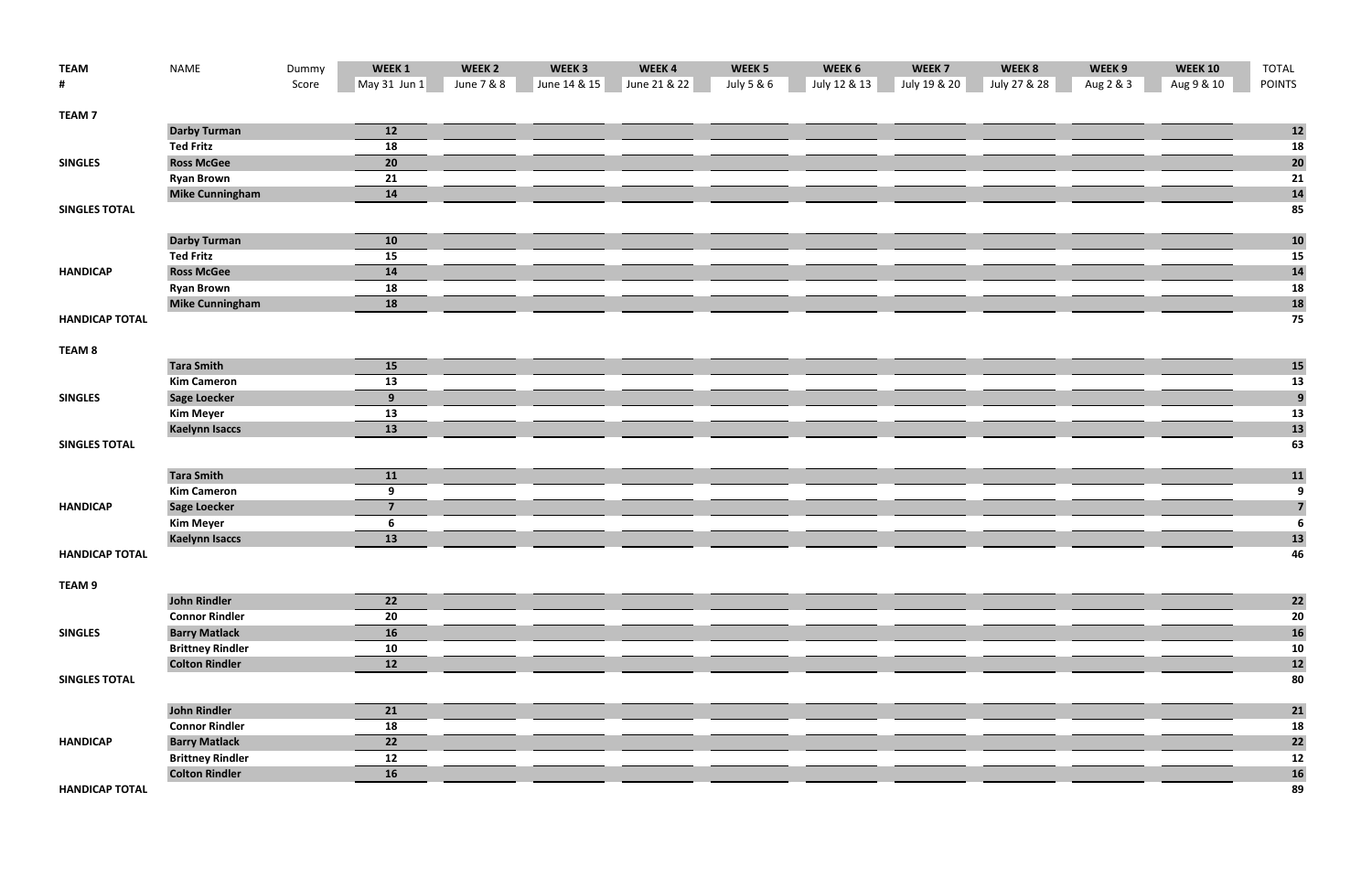| <b>TEAM</b>           | <b>NAME</b>           | Dummy | WEEK <sub>1</sub> | WEEK <sub>2</sub> | WEEK <sub>3</sub> | WEEK4        | WEEK <sub>5</sub> | WEEK 6       | WEEK <sub>7</sub> | WEEK 8       | WEEK 9    | <b>WEEK 10</b> | <b>TOTAL</b>    |
|-----------------------|-----------------------|-------|-------------------|-------------------|-------------------|--------------|-------------------|--------------|-------------------|--------------|-----------|----------------|-----------------|
| #                     |                       | Score | May 31 Jun 1      | June 7 & 8        | June 14 & 15      | June 21 & 22 | July 5 & 6        | July 12 & 13 | July 19 & 20      | July 27 & 28 | Aug 2 & 3 | Aug 9 & 10     | <b>POINTS</b>   |
| TEAM 10               |                       |       |                   |                   |                   |              |                   |              |                   |              |           |                |                 |
|                       | <b>Graham Cox</b>     |       | 24                |                   |                   |              |                   |              |                   |              |           |                | 24              |
|                       | <b>Jacob McElwee</b>  |       |                   |                   |                   |              |                   |              |                   |              |           |                | $\mathbf 0$     |
| <b>SINGLES</b>        | <b>Ray McElwee</b>    |       | 24                |                   |                   |              |                   |              |                   |              |           |                | 24              |
|                       | <b>Kevin Gallegos</b> |       |                   |                   |                   |              |                   |              |                   |              |           |                | $\pmb{0}$       |
|                       | <b>Hunter Johnson</b> |       | 15                |                   |                   |              |                   |              |                   |              |           |                | <b>15</b>       |
| <b>SINGLES TOTAL</b>  |                       |       |                   |                   |                   |              |                   |              |                   |              |           |                | 63              |
|                       | <b>Graham Cox</b>     |       | 22                |                   |                   |              |                   |              |                   |              |           |                | 22              |
|                       | <b>Jacob McElwee</b>  |       |                   |                   |                   |              |                   |              |                   |              |           |                | $\mathbf 0$     |
| <b>HANDICAP</b>       | <b>Ray McElwee</b>    |       | 14                |                   |                   |              |                   |              |                   |              |           |                | 14              |
|                       | <b>Kevin Gallegos</b> |       |                   |                   |                   |              |                   |              |                   |              |           |                | $\bf{0}$        |
|                       | <b>Hunter Johnson</b> |       | 15                |                   |                   |              |                   |              |                   |              |           |                | <b>15</b>       |
| <b>HANDICAP TOTAL</b> |                       |       |                   |                   |                   |              |                   |              |                   |              |           |                | 51              |
| TEAM 11               |                       |       |                   |                   |                   |              |                   |              |                   |              |           |                |                 |
|                       | <b>Duane Toro</b>     |       | 22                |                   |                   |              |                   |              |                   |              |           |                | $\mathbf{22}$   |
|                       | <b>Shawn Moore</b>    |       | 23                |                   |                   |              |                   |              |                   |              |           |                | $\overline{23}$ |
| <b>SINGLES</b>        | <b>Bob Davis</b>      |       | $\overline{22}$   |                   |                   |              |                   |              |                   |              |           |                | 22              |
|                       | <b>Quade Romsa</b>    |       | 25                |                   |                   |              |                   |              |                   |              |           |                | 25              |
|                       | <b>Mark Gunnerson</b> |       | 21                |                   |                   |              |                   |              |                   |              |           |                | 21              |
| <b>SINGLES TOTAL</b>  |                       |       |                   |                   |                   |              |                   |              |                   |              |           |                | 113             |
|                       | <b>Duane Toro</b>     |       | 18                |                   |                   |              |                   |              |                   |              |           |                | <b>18</b>       |
|                       | <b>Shawn Moore</b>    |       | 13                |                   |                   |              |                   |              |                   |              |           |                | 13              |
| <b>HANDICAP</b>       | <b>Bob Davis</b>      |       | 16                |                   |                   |              |                   |              |                   |              |           |                | <b>16</b>       |
|                       | <b>Quade Romsa</b>    |       | 19                |                   |                   |              |                   |              |                   |              |           |                | 19              |
|                       | <b>Mark Gunnerson</b> |       | 16                |                   |                   |              |                   |              |                   |              |           |                | <b>16</b>       |
| <b>HANDICAP TOTAL</b> |                       |       |                   |                   |                   |              |                   |              |                   |              |           |                | 82              |
| TEAM 12               |                       |       |                   |                   |                   |              |                   |              |                   |              |           |                |                 |
|                       | <b>Blaine Smith</b>   |       | 24                |                   |                   |              |                   |              |                   |              |           |                | 24              |
|                       | <b>Nate Nielson</b>   |       |                   |                   |                   |              |                   |              |                   |              |           |                | $\bf{0}$        |
| <b>SINGLES</b>        | <b>Robert Nielson</b> |       | 8                 |                   |                   |              |                   |              |                   |              |           |                | $\pmb{8}$       |
|                       | Levi Majewski         |       | 22                |                   |                   |              |                   |              |                   |              |           |                | 22              |
|                       | <b>Billy Myer</b>     |       | 24                |                   |                   |              |                   |              |                   |              |           |                | 24              |
| <b>SINGLES TOTAL</b>  |                       |       |                   |                   |                   |              |                   |              |                   |              |           |                | 78              |
|                       | <b>Blaine Smith</b>   |       | 20                |                   |                   |              |                   |              |                   |              |           |                | 20              |
|                       | <b>Nate Nielson</b>   |       |                   |                   |                   |              |                   |              |                   |              |           |                | $\pmb{0}$       |
| <b>HANDICAP</b>       | <b>Robert Nielson</b> |       | 4                 |                   |                   |              |                   |              |                   |              |           |                | 4               |
|                       | Levi Majewski         |       | 19                |                   |                   |              |                   |              |                   |              |           |                | 19              |
|                       | <b>Billy Myer</b>     |       | 18                |                   |                   |              |                   |              |                   |              |           |                | 18              |
| <b>HANDICAP TOTAL</b> |                       |       |                   |                   |                   |              |                   |              |                   |              |           |                | 61              |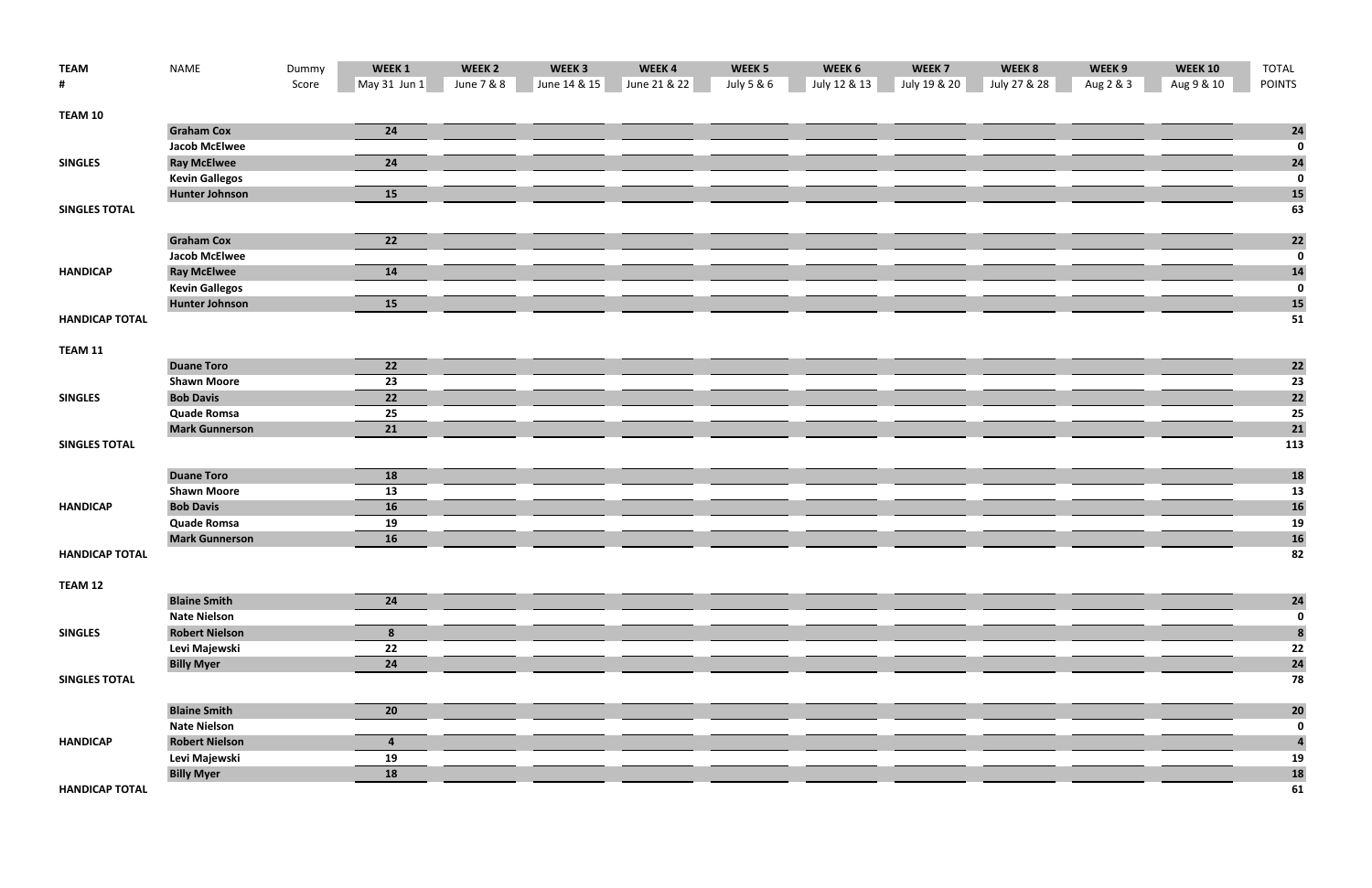| <b>TEAM</b>           | <b>NAME</b>              | Dummy | WEEK 1       | WEEK <sub>2</sub> | WEEK <sub>3</sub> | WEEK4        | WEEK <sub>5</sub> | WEEK 6       | WEEK <sub>7</sub> | WEEK 8       | WEEK 9    | <b>WEEK 10</b> | <b>TOTAL</b>            |
|-----------------------|--------------------------|-------|--------------|-------------------|-------------------|--------------|-------------------|--------------|-------------------|--------------|-----------|----------------|-------------------------|
| #                     |                          | Score | May 31 Jun 1 | June 7 & 8        | June 14 & 15      | June 21 & 22 | July 5 & 6        | July 12 & 13 | July 19 & 20      | July 27 & 28 | Aug 2 & 3 | Aug 9 & 10     | <b>POINTS</b>           |
| TEAM 13               |                          |       |              |                   |                   |              |                   |              |                   |              |           |                |                         |
|                       | <b>Jaxen Knaub</b>       |       | 22           |                   |                   |              |                   |              |                   |              |           |                | $\mathbf{22}$           |
|                       | <b>Porter Trabing</b>    |       | 22           |                   |                   |              |                   |              |                   |              |           |                | 22                      |
| <b>SINGLES</b>        | <b>Xavier Crater</b>     |       | 17           |                   |                   |              |                   |              |                   |              |           |                | 17                      |
|                       | <b>Paul Crater</b>       |       | 9            |                   |                   |              |                   |              |                   |              |           |                | $\overline{9}$          |
|                       | <b>Grahm Jaques</b>      |       | 19           |                   |                   |              |                   |              |                   |              |           |                | <b>19</b>               |
| <b>SINGLES TOTAL</b>  |                          |       |              |                   |                   |              |                   |              |                   |              |           |                | 89                      |
|                       | <b>Jaxen Knaub</b>       |       | 16           |                   |                   |              |                   |              |                   |              |           |                | <b>16</b>               |
|                       | <b>Porter Trabing</b>    |       | 24           |                   |                   |              |                   |              |                   |              |           |                | 24                      |
| <b>HANDICAP</b>       | <b>Xavier Crater</b>     |       | 11           |                   |                   |              |                   |              |                   |              |           |                | 11                      |
|                       | <b>Paul Crater</b>       |       | 8            |                   |                   |              |                   |              |                   |              |           |                | $\overline{\mathbf{8}}$ |
|                       | <b>Grahm Jaques</b>      |       | 13           |                   |                   |              |                   |              |                   |              |           |                | 13                      |
| <b>HANDICAP TOTAL</b> |                          |       |              |                   |                   |              |                   |              |                   |              |           |                | 72                      |
| TEAM 14               |                          |       |              |                   |                   |              |                   |              |                   |              |           |                |                         |
|                       | <b>Charlie Bean</b>      |       | 17           |                   |                   |              |                   |              |                   |              |           |                | 17                      |
|                       | Dee Dee Hawk             |       | 16           |                   |                   |              |                   |              |                   |              |           |                | <b>16</b>               |
| <b>SINGLES</b>        | <b>Kim Epler</b>         |       | 19           |                   |                   |              |                   |              |                   |              |           |                | 19                      |
|                       | <b>Mark Doyle</b>        |       | 21           |                   |                   |              |                   |              |                   |              |           |                | 21                      |
|                       | <b>OPEN</b>              |       |              |                   |                   |              |                   |              |                   |              |           |                | $\mathbf 0$             |
| <b>SINGLES TOTAL</b>  |                          |       |              |                   |                   |              |                   |              |                   |              |           |                | 73                      |
|                       | <b>Charlie Bean</b>      |       | 10           |                   |                   |              |                   |              |                   |              |           |                | <b>10</b>               |
|                       | Dee Dee Hawk             |       | 17           |                   |                   |              |                   |              |                   |              |           |                | 17                      |
| <b>HANDICAP</b>       | <b>Kim Epler</b>         |       | 15           |                   |                   |              |                   |              |                   |              |           |                | <b>15</b>               |
|                       | <b>Mark Doyle</b>        |       | 13           |                   |                   |              |                   |              |                   |              |           |                | 13                      |
|                       | <b>OPEN</b>              |       |              |                   |                   |              |                   |              |                   |              |           |                | $\mathbf 0$             |
| <b>HANDICAP TOTAL</b> |                          |       |              |                   |                   |              |                   |              |                   |              |           |                | 55                      |
| TEAM 15               |                          |       |              |                   |                   |              |                   |              |                   |              |           |                |                         |
|                       | <b>Dawson Poteet</b>     |       | 23           |                   |                   |              |                   |              |                   |              |           |                | 23                      |
|                       | <b>Dakota Poteet</b>     |       | 18           |                   |                   |              |                   |              |                   |              |           |                | 18                      |
| <b>SINGLES</b>        | <b>Mich Edwards</b>      |       | 14           |                   |                   |              |                   |              |                   |              |           |                | 14                      |
|                       | <b>Marshall McFarlan</b> |       | 15           |                   |                   |              |                   |              |                   |              |           |                | 15                      |
|                       | <b>Aresenio Lemus</b>    |       | 13           |                   |                   |              |                   |              |                   |              |           |                | <b>13</b>               |
| <b>SINGLES TOTAL</b>  |                          |       |              |                   |                   |              |                   |              |                   |              |           |                | 83                      |
|                       | <b>Dawson Poteet</b>     |       | 20           |                   |                   |              |                   |              |                   |              |           |                | 20                      |
|                       | <b>Dakota Poteet</b>     |       | 21           |                   |                   |              |                   |              |                   |              |           |                | 21                      |
| <b>HANDICAP</b>       | <b>Mich Edwards</b>      |       | 14           |                   |                   |              |                   |              |                   |              |           |                | 14                      |
|                       | <b>Marshall McFarlan</b> |       | 13           |                   |                   |              |                   |              |                   |              |           |                | 13                      |
|                       | <b>Aresenio Lemus</b>    |       | 4            |                   |                   |              |                   |              |                   |              |           |                | $\overline{\mathbf{4}}$ |
| <b>HANDICAP TOTAL</b> |                          |       |              |                   |                   |              |                   |              |                   |              |           |                | 72                      |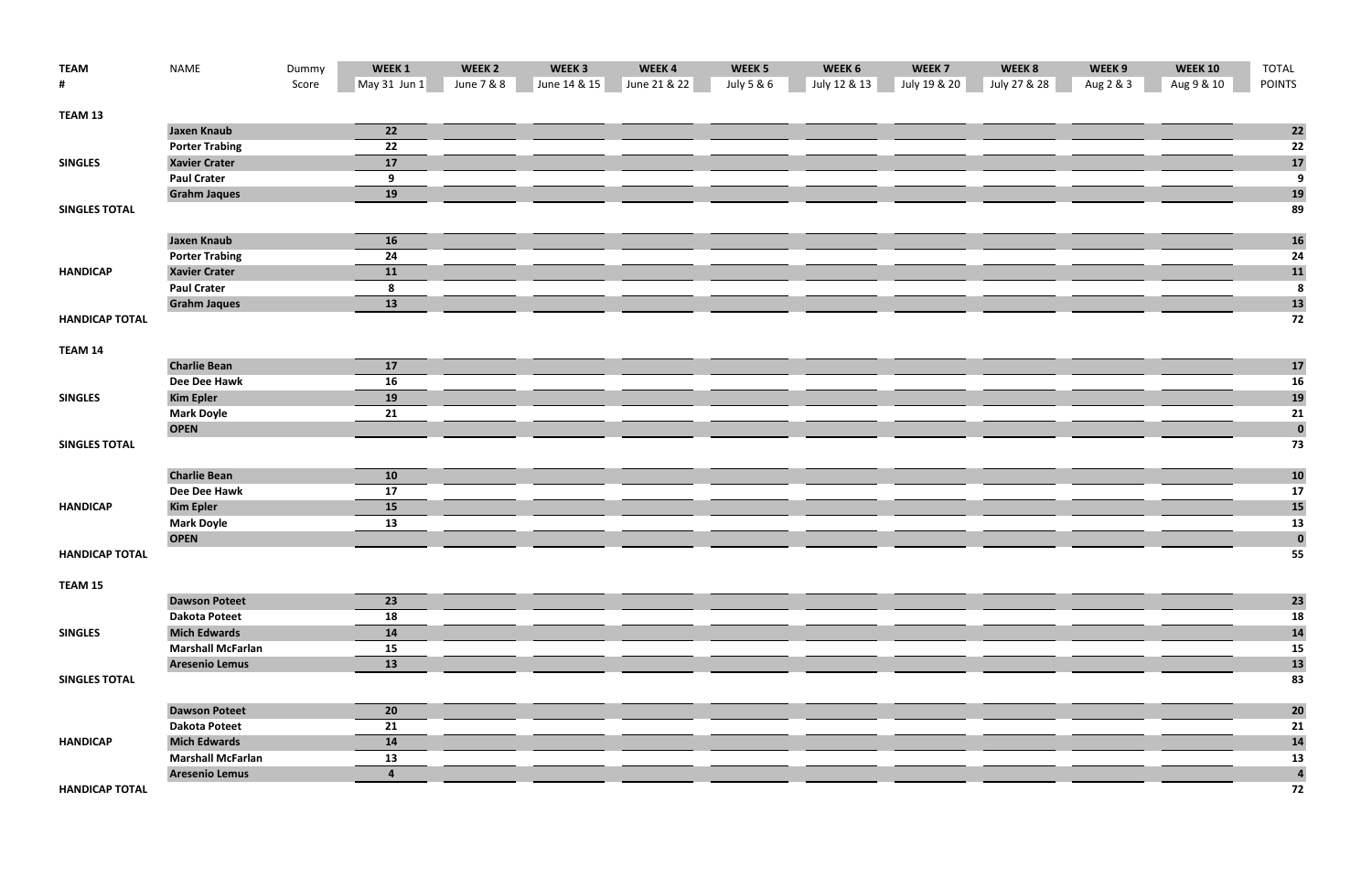| <b>TEAM</b>           | <b>NAME</b>           | Dummy | WEEK 1       | WEEK <sub>2</sub> | WEEK <sub>3</sub> | WEEK4        | WEEK <sub>5</sub> | WEEK 6       | WEEK <sub>7</sub> | WEEK 8       | WEEK 9    | <b>WEEK 10</b> | TOTAL                                  |
|-----------------------|-----------------------|-------|--------------|-------------------|-------------------|--------------|-------------------|--------------|-------------------|--------------|-----------|----------------|----------------------------------------|
| #                     |                       | Score | May 31 Jun 1 | June 7 & 8        | June 14 & 15      | June 21 & 22 | July 5 & 6        | July 12 & 13 | July 19 & 20      | July 27 & 28 | Aug 2 & 3 | Aug 9 & 10     | <b>POINTS</b>                          |
| TEAM 16               |                       |       |              |                   |                   |              |                   |              |                   |              |           |                |                                        |
|                       | <b>James Johnson</b>  |       | 16           |                   |                   |              |                   |              |                   |              |           |                | <b>16</b>                              |
|                       | <b>Mike Scott</b>     |       | 22           |                   |                   |              |                   |              |                   |              |           |                | 22                                     |
| <b>SINGLES</b>        | <b>Steve Leinen</b>   |       | 22           |                   |                   |              |                   |              |                   |              |           |                | 22                                     |
|                       | <b>Ed Nowak</b>       |       | 9            |                   |                   |              |                   |              |                   |              |           |                | $\overline{9}$                         |
|                       | <b>Mark Shively</b>   |       | 17           |                   |                   |              |                   |              |                   |              |           |                | 17                                     |
| <b>SINGLES TOTAL</b>  |                       |       |              |                   |                   |              |                   |              |                   |              |           |                | 86                                     |
|                       | <b>James Johnson</b>  |       | 12           |                   |                   |              |                   |              |                   |              |           |                | $12$                                   |
|                       | <b>Mike Scott</b>     |       | 21           |                   |                   |              |                   |              |                   |              |           |                | 21                                     |
| <b>HANDICAP</b>       | <b>Steve Leinen</b>   |       | 17           |                   |                   |              |                   |              |                   |              |           |                | <b>17</b>                              |
|                       | <b>Ed Nowak</b>       |       | 9            |                   |                   |              |                   |              |                   |              |           |                | 9                                      |
|                       | <b>Mark Shively</b>   |       | 8            |                   |                   |              |                   |              |                   |              |           |                | 8                                      |
| <b>HANDICAP TOTAL</b> |                       |       |              |                   |                   |              |                   |              |                   |              |           |                | 67                                     |
| TEAM 17               |                       |       |              |                   |                   |              |                   |              |                   |              |           |                |                                        |
|                       | <b>Esther McGann</b>  |       | 10           |                   |                   |              |                   |              |                   |              |           |                | <b>10</b>                              |
|                       | <b>Tony McGann</b>    |       | 20           |                   |                   |              |                   |              |                   |              |           |                |                                        |
| <b>SINGLES</b>        | <b>Emily Hirsch</b>   |       | 9            |                   |                   |              |                   |              |                   |              |           |                | $\begin{array}{c} 20 \\ 9 \end{array}$ |
|                       | Open                  |       |              |                   |                   |              |                   |              |                   |              |           |                | $\overline{\mathbf{0}}$                |
|                       | <b>Scott Barry</b>    |       | 23           |                   |                   |              |                   |              |                   |              |           |                | 23                                     |
| <b>SINGLES TOTAL</b>  |                       |       |              |                   |                   |              |                   |              |                   |              |           |                | 62                                     |
|                       | <b>Esther McGann</b>  |       | 12           |                   |                   |              |                   |              |                   |              |           |                | $12$                                   |
|                       | <b>Tony McGann</b>    |       | 11           |                   |                   |              |                   |              |                   |              |           |                | 11                                     |
| <b>HANDICAP</b>       | <b>Emily Hirsch</b>   |       | 8            |                   |                   |              |                   |              |                   |              |           |                | 8                                      |
|                       | Open                  |       |              |                   |                   |              |                   |              |                   |              |           |                | $\boldsymbol{0}$                       |
|                       | <b>Scott Barry</b>    |       | 20           |                   |                   |              |                   |              |                   |              |           |                | 20                                     |
| <b>HANDICAP TOTAL</b> |                       |       |              |                   |                   |              |                   |              |                   |              |           |                | 51                                     |
| TEAM 18               |                       |       |              |                   |                   |              |                   |              |                   |              |           |                |                                        |
|                       | <b>Steve Wheat</b>    |       | 22           |                   |                   |              |                   |              |                   |              |           |                | 22                                     |
|                       | <b>Clay Cass</b>      |       | 22           |                   |                   |              |                   |              |                   |              |           |                | 22                                     |
| <b>SINGLES</b>        | <b>Murray Hill</b>    |       | 24           |                   |                   |              |                   |              |                   |              |           |                | 24                                     |
|                       | <b>Mike Mudler</b>    |       | 14           |                   |                   |              |                   |              |                   |              |           |                | 14                                     |
|                       | <b>Justin Pickard</b> |       | 25           |                   |                   |              |                   |              |                   |              |           |                | 25                                     |
| <b>SINGLES TOTAL</b>  |                       |       |              |                   |                   |              |                   |              |                   |              |           |                | 107                                    |
|                       | <b>Steve Wheat</b>    |       | 15           |                   |                   |              |                   |              |                   |              |           |                | <b>15</b>                              |
|                       | <b>Clay Cass</b>      |       | 22           |                   |                   |              |                   |              |                   |              |           |                | 22                                     |
| <b>HANDICAP</b>       | <b>Murray Hill</b>    |       | 21           |                   |                   |              |                   |              |                   |              |           |                | 21                                     |
|                       | <b>Mike Mudler</b>    |       | 15           |                   |                   |              |                   |              |                   |              |           |                | 15                                     |
|                       | <b>Justin Pickard</b> |       | 19           |                   |                   |              |                   |              |                   |              |           |                | <b>19</b>                              |
| <b>HANDICAP TOTAL</b> |                       |       |              |                   |                   |              |                   |              |                   |              |           |                | 92                                     |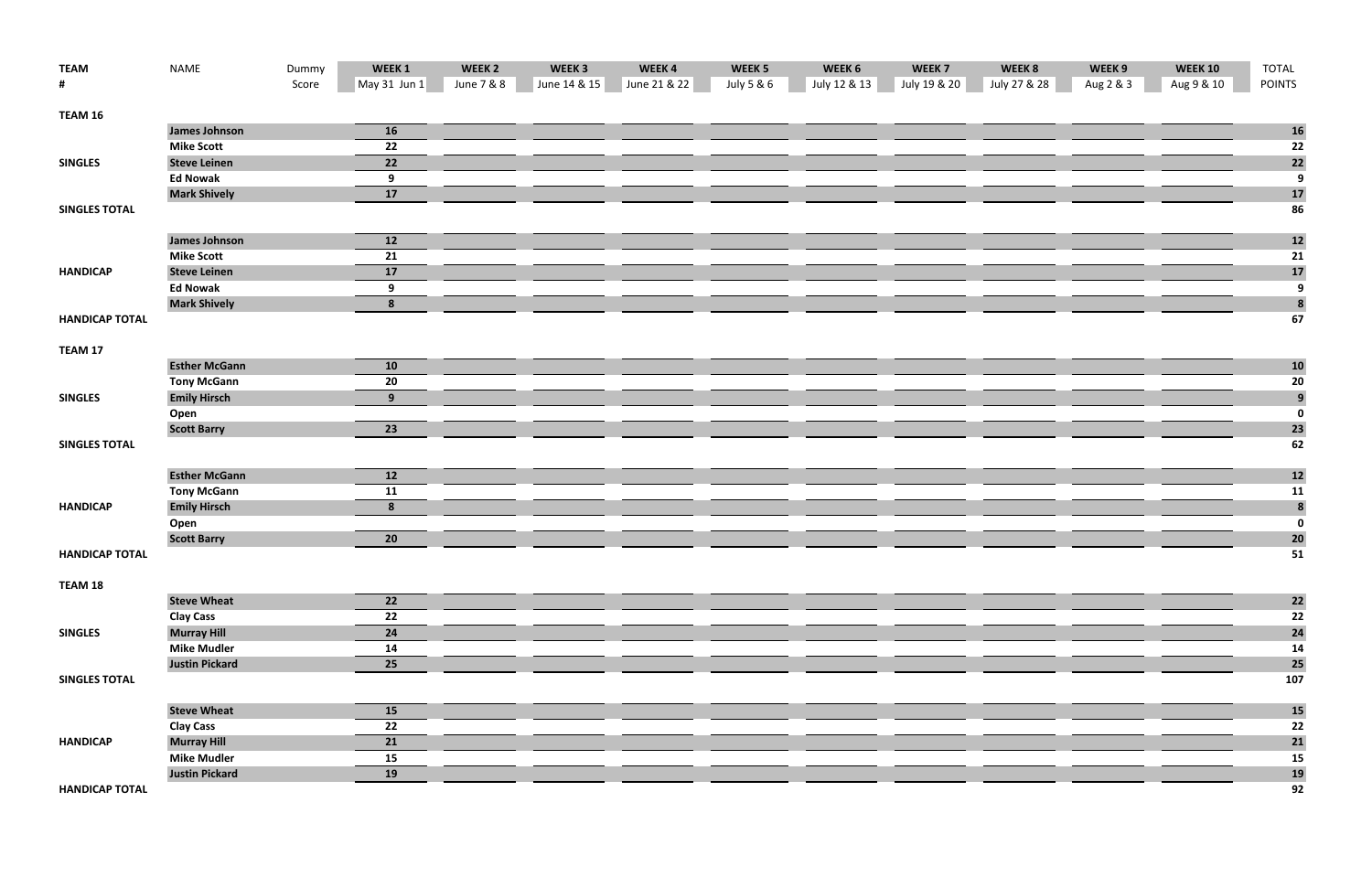| <b>TEAM</b>           | <b>NAME</b>               | Dummy | WEEK 1                                  | WEEK <sub>2</sub> | WEEK <sub>3</sub> | WEEK4        | WEEK <sub>5</sub> | WEEK 6       | WEEK <sub>7</sub> | WEEK 8       | WEEK 9    | <b>WEEK 10</b> | TOTAL            |
|-----------------------|---------------------------|-------|-----------------------------------------|-------------------|-------------------|--------------|-------------------|--------------|-------------------|--------------|-----------|----------------|------------------|
| #                     |                           | Score | $\sqrt{\mathsf{May}} 31 \mathsf{Jun} 1$ | June 7 & 8        | June 14 & 15      | June 21 & 22 | July 5 & 6        | July 12 & 13 | July 19 & 20      | July 27 & 28 | Aug 2 & 3 | Aug 9 & 10     | <b>POINTS</b>    |
| TEAM 19               |                           |       |                                         |                   |                   |              |                   |              |                   |              |           |                |                  |
|                       | <b>Ross Hilman</b>        |       | 25                                      |                   |                   |              |                   |              |                   |              |           |                | 25               |
|                       | <b>Holly Kennedy</b>      |       | 16                                      |                   |                   |              |                   |              |                   |              |           |                | <b>16</b>        |
| <b>SINGLES</b>        | <b>Carl LaNore</b>        |       | 21                                      |                   |                   |              |                   |              |                   |              |           |                | 21               |
|                       | <b>Tyler Choal</b>        |       | 19                                      |                   |                   |              |                   |              |                   |              |           |                | 19               |
|                       | <b>Ryan Davis</b>         |       | 23                                      |                   |                   |              |                   |              |                   |              |           |                | 23               |
| <b>SINGLES TOTAL</b>  |                           |       |                                         |                   |                   |              |                   |              |                   |              |           |                | 104              |
|                       | <b>Ross Hilman</b>        |       | 22                                      |                   |                   |              |                   |              |                   |              |           |                | $\mathbf{22}$    |
|                       | <b>Holly Kennedy</b>      |       | 16                                      |                   |                   |              |                   |              |                   |              |           |                | <b>16</b>        |
| <b>HANDICAP</b>       | <b>Carl LaNore</b>        |       | 20                                      |                   |                   |              |                   |              |                   |              |           |                | 20               |
|                       | <b>Tyler Choal</b>        |       | 23                                      |                   |                   |              |                   |              |                   |              |           |                | 23               |
|                       | <b>Ryan Davis</b>         |       | 18                                      |                   |                   |              |                   |              |                   |              |           |                | 18               |
| <b>HANDICAP TOTAL</b> |                           |       |                                         |                   |                   |              |                   |              |                   |              |           |                | 99               |
| TEAM 20               |                           |       |                                         |                   |                   |              |                   |              |                   |              |           |                |                  |
|                       | <b>Charlie Allen</b>      |       | 20                                      |                   |                   |              |                   |              |                   |              |           |                | 20               |
|                       | <b>Daniel Allen</b>       |       | 15                                      |                   |                   |              |                   |              |                   |              |           |                | 15               |
| <b>SINGLES</b>        | <b>Jeff Roll</b>          |       | 11                                      |                   |                   |              |                   |              |                   |              |           |                | 11               |
|                       | <b>Richard Oosthuysen</b> |       | 13                                      |                   |                   |              |                   |              |                   |              |           |                | 13               |
|                       | <b>Chris Sorensen</b>     |       | 16                                      |                   |                   |              |                   |              |                   |              |           |                | <b>16</b>        |
| <b>SINGLES TOTAL</b>  |                           |       |                                         |                   |                   |              |                   |              |                   |              |           |                | 75               |
|                       | <b>Charlie Allen</b>      |       | 16                                      |                   |                   |              |                   |              |                   |              |           |                | <b>16</b>        |
|                       | <b>Daniel Allen</b>       |       | 10                                      |                   |                   |              |                   |              |                   |              |           |                | 10               |
| <b>HANDICAP</b>       | <b>Jeff Roll</b>          |       | 10                                      |                   |                   |              |                   |              |                   |              |           |                | <b>10</b>        |
|                       | <b>Richard Oosthuysen</b> |       | 9                                       |                   |                   |              |                   |              |                   |              |           |                | 9                |
|                       | <b>Chris Sorensen</b>     |       | 8                                       |                   |                   |              |                   |              |                   |              |           |                | $\boldsymbol{8}$ |
| <b>HANDICAP TOTAL</b> |                           |       |                                         |                   |                   |              |                   |              |                   |              |           |                | 53               |
| TEAM 21               |                           |       |                                         |                   |                   |              |                   |              |                   |              |           |                |                  |
|                       | <b>Butch Beman</b>        |       | 17                                      |                   |                   |              |                   |              |                   |              |           |                | 17               |
|                       | <b>John Powell</b>        |       | 20                                      |                   |                   |              |                   |              |                   |              |           |                | 20               |
| <b>SINGLES</b>        | <b>Ryan Beman</b>         |       | 20                                      |                   |                   |              |                   |              |                   |              |           |                | 20               |
|                       | <b>Gary Scarpelli</b>     |       | 15                                      |                   |                   |              |                   |              |                   |              |           |                | 15               |
|                       | <b>Mike Markle</b>        |       |                                         |                   |                   |              |                   |              |                   |              |           |                | $\bf{0}$         |
| <b>SINGLES TOTAL</b>  |                           |       |                                         |                   |                   |              |                   |              |                   |              |           |                | 72               |
|                       | <b>Butch Beman</b>        |       | <b>18</b>                               |                   |                   |              |                   |              |                   |              |           |                | <b>18</b>        |
|                       | <b>John Powell</b>        |       | 11                                      |                   |                   |              |                   |              |                   |              |           |                | 11               |
| <b>HANDICAP</b>       | <b>Ryan Beman</b>         |       | 19                                      |                   |                   |              |                   |              |                   |              |           |                | <b>19</b>        |
|                       | <b>Gary Scarpelli</b>     |       | 11                                      |                   |                   |              |                   |              |                   |              |           |                | 11               |
|                       | <b>Mike Markle</b>        |       |                                         |                   |                   |              |                   |              |                   |              |           |                | $\bf{0}$         |
| <b>HANDICAP TOTAL</b> |                           |       |                                         |                   |                   |              |                   |              |                   |              |           |                | 59               |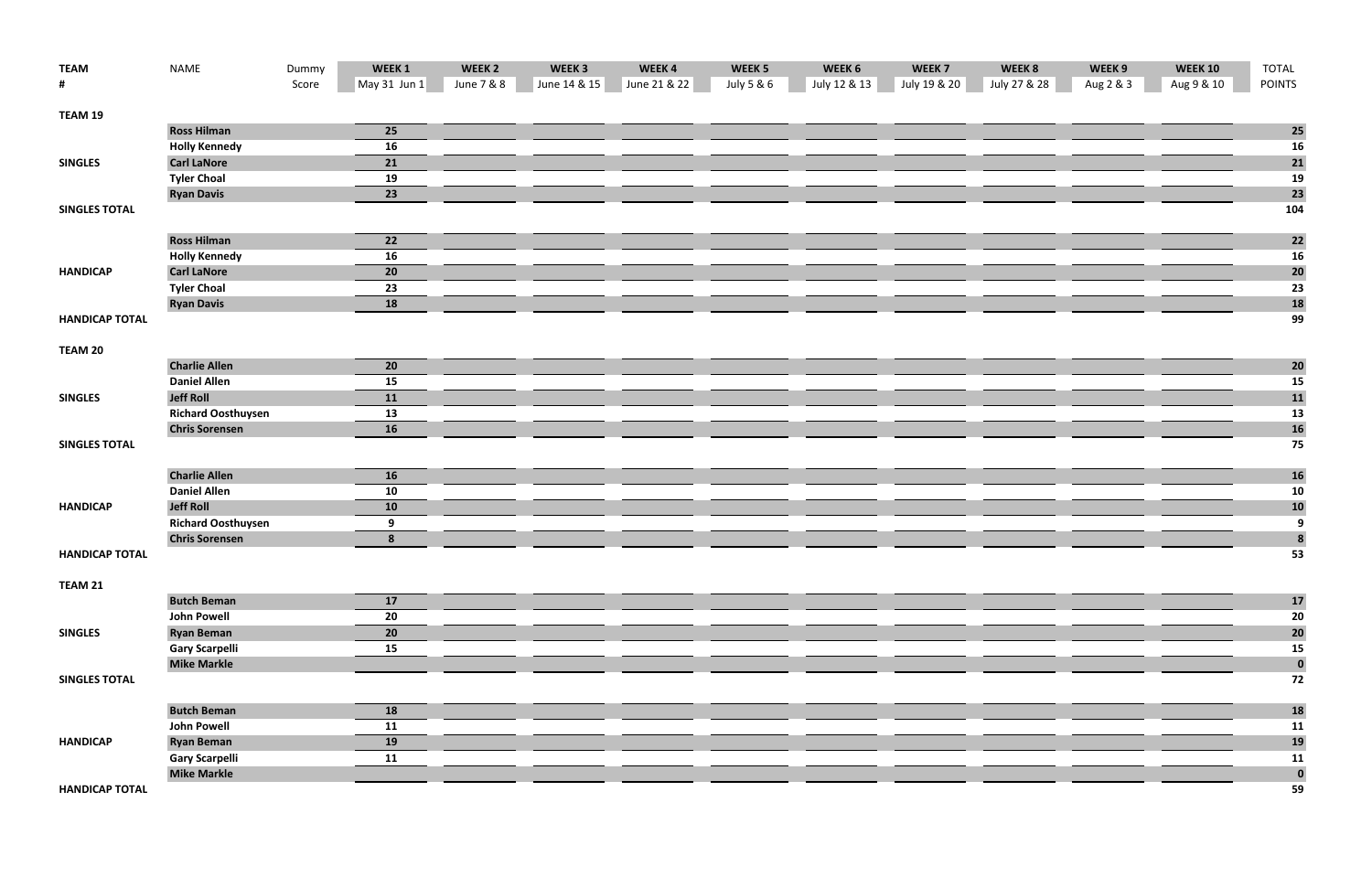| <b>TEAM</b>           | <b>NAME</b>              | Dummy | WEEK1           | WEEK <sub>2</sub> | WEEK <sub>3</sub> | WEEK4        | WEEK <sub>5</sub> | WEEK 6       | WEEK <sub>7</sub> | WEEK 8       | WEEK 9    | <b>WEEK 10</b> | <b>TOTAL</b>            |
|-----------------------|--------------------------|-------|-----------------|-------------------|-------------------|--------------|-------------------|--------------|-------------------|--------------|-----------|----------------|-------------------------|
| #                     |                          | Score | $May31$ Jun 1   | June 7 & 8        | June 14 & 15      | June 21 & 22 | July 5 & 6        | July 12 & 13 | July 19 & 20      | July 27 & 28 | Aug 2 & 3 | Aug 9 & 10     | <b>POINTS</b>           |
| TEAM 22               |                          |       |                 |                   |                   |              |                   |              |                   |              |           |                |                         |
|                       | <b>Glenn Halsey</b>      |       | 24              |                   |                   |              |                   |              |                   |              |           |                | 24                      |
|                       | <b>Roger Levin</b>       |       | 16              |                   |                   |              |                   |              |                   |              |           |                | 16                      |
| <b>SINGLES</b>        | Al Walsh                 |       |                 |                   |                   |              |                   |              |                   |              |           |                | $\bf{0}$                |
|                       | <b>Ray Kent</b>          |       |                 |                   |                   |              |                   |              |                   |              |           |                | $\overline{\mathbf{0}}$ |
|                       | <b>Torry Weibel</b>      |       | $\overline{22}$ |                   |                   |              |                   |              |                   |              |           |                | 22                      |
| <b>SINGLES TOTAL</b>  |                          |       |                 |                   |                   |              |                   |              |                   |              |           |                | 62                      |
|                       |                          |       |                 |                   |                   |              |                   |              |                   |              |           |                |                         |
|                       | <b>Glenn Halsey</b>      |       | 18              |                   |                   |              |                   |              |                   |              |           |                | <b>18</b>               |
|                       | <b>Roger Levin</b>       |       | 9               |                   |                   |              |                   |              |                   |              |           |                | $\overline{9}$          |
| <b>HANDICAP</b>       | Al Walsh                 |       |                 |                   |                   |              |                   |              |                   |              |           |                | $\boldsymbol{0}$        |
|                       | <b>Ray Kent</b>          |       |                 |                   |                   |              |                   |              |                   |              |           |                | $\pmb{0}$               |
|                       | <b>Torry Weibel</b>      |       | 18              |                   |                   |              |                   |              |                   |              |           |                | <b>18</b>               |
| <b>HANDICAP TOTAL</b> |                          |       |                 |                   |                   |              |                   |              |                   |              |           |                | 45                      |
| TEAM 23               |                          |       |                 |                   |                   |              |                   |              |                   |              |           |                |                         |
|                       | <b>Garrett Rees</b>      |       | 24              |                   |                   |              |                   |              |                   |              |           |                | 24                      |
|                       | <b>James Polis</b>       |       | 16              |                   |                   |              |                   |              |                   |              |           |                | 16                      |
| <b>SINGLES</b>        | <b>William Werner</b>    |       | 12              |                   |                   |              |                   |              |                   |              |           |                | $12$                    |
|                       | <b>Jeramy Jones</b>      |       |                 |                   |                   |              |                   |              |                   |              |           |                | $\pmb{0}$               |
|                       | <b>Rex Rees</b>          |       | 18              |                   |                   |              |                   |              |                   |              |           |                | <b>18</b>               |
| <b>SINGLES TOTAL</b>  |                          |       |                 |                   |                   |              |                   |              |                   |              |           |                | 70                      |
|                       |                          |       |                 |                   |                   |              |                   |              |                   |              |           |                |                         |
|                       | <b>Garrett Rees</b>      |       | 9 <sub>o</sub>  |                   |                   |              |                   |              |                   |              |           |                | $\overline{9}$          |
|                       | <b>James Polis</b>       |       | 13              |                   |                   |              |                   |              |                   |              |           |                | 13                      |
| <b>HANDICAP</b>       | <b>William Werner</b>    |       | 10              |                   |                   |              |                   |              |                   |              |           |                | <b>10</b>               |
|                       | <b>Jeramy Jones</b>      |       |                 |                   |                   |              |                   |              |                   |              |           |                | $\bf{0}$                |
|                       | <b>Rex Rees</b>          |       | 9 <sup>°</sup>  |                   |                   |              |                   |              |                   |              |           |                | $\overline{9}$          |
| <b>HANDICAP TOTAL</b> |                          |       |                 |                   |                   |              |                   |              |                   |              |           |                | 41                      |
|                       |                          |       |                 |                   |                   |              |                   |              |                   |              |           |                |                         |
| TEAM 24               |                          |       |                 |                   |                   |              |                   |              |                   |              |           |                |                         |
|                       | <b>Rustin Bird</b>       |       | 23              |                   |                   |              |                   |              |                   |              |           |                | 23                      |
|                       | <b>Liem Uncapher</b>     |       | 17              |                   |                   |              |                   |              |                   |              |           |                | 17                      |
| <b>SINGLES</b>        | <b>Brandon Bird</b>      |       | 23              |                   |                   |              |                   |              |                   |              |           |                | 23                      |
|                       | <b>Nick Frabasilio</b>   |       | 23              |                   |                   |              |                   |              |                   |              |           |                | 23                      |
|                       | <b>Corey Juhunke - A</b> |       | 21              |                   |                   |              |                   |              |                   |              |           |                | 21                      |
| <b>SINGLES TOTAL</b>  |                          |       |                 |                   |                   |              |                   |              |                   |              |           |                | 107                     |
|                       |                          |       |                 |                   |                   |              |                   |              |                   |              |           |                |                         |
|                       | <b>Rustin Bird</b>       |       | 20              |                   |                   |              |                   |              |                   |              |           |                | 20                      |
|                       | <b>Liem Uncapher</b>     |       | 13              |                   |                   |              |                   |              |                   |              |           |                | 13                      |
| <b>HANDICAP</b>       | <b>Brandon Bird</b>      |       | 18              |                   |                   |              |                   |              |                   |              |           |                | 18                      |
|                       | <b>Nick Frabasilio</b>   |       | 16              |                   |                   |              |                   |              |                   |              |           |                | 16                      |
|                       | <b>Corey Juhunke-A</b>   |       | 19              |                   |                   |              |                   |              |                   |              |           |                | <b>19</b>               |
| <b>HANDICAP TOTAL</b> |                          |       |                 |                   |                   |              |                   |              |                   |              |           |                | 86                      |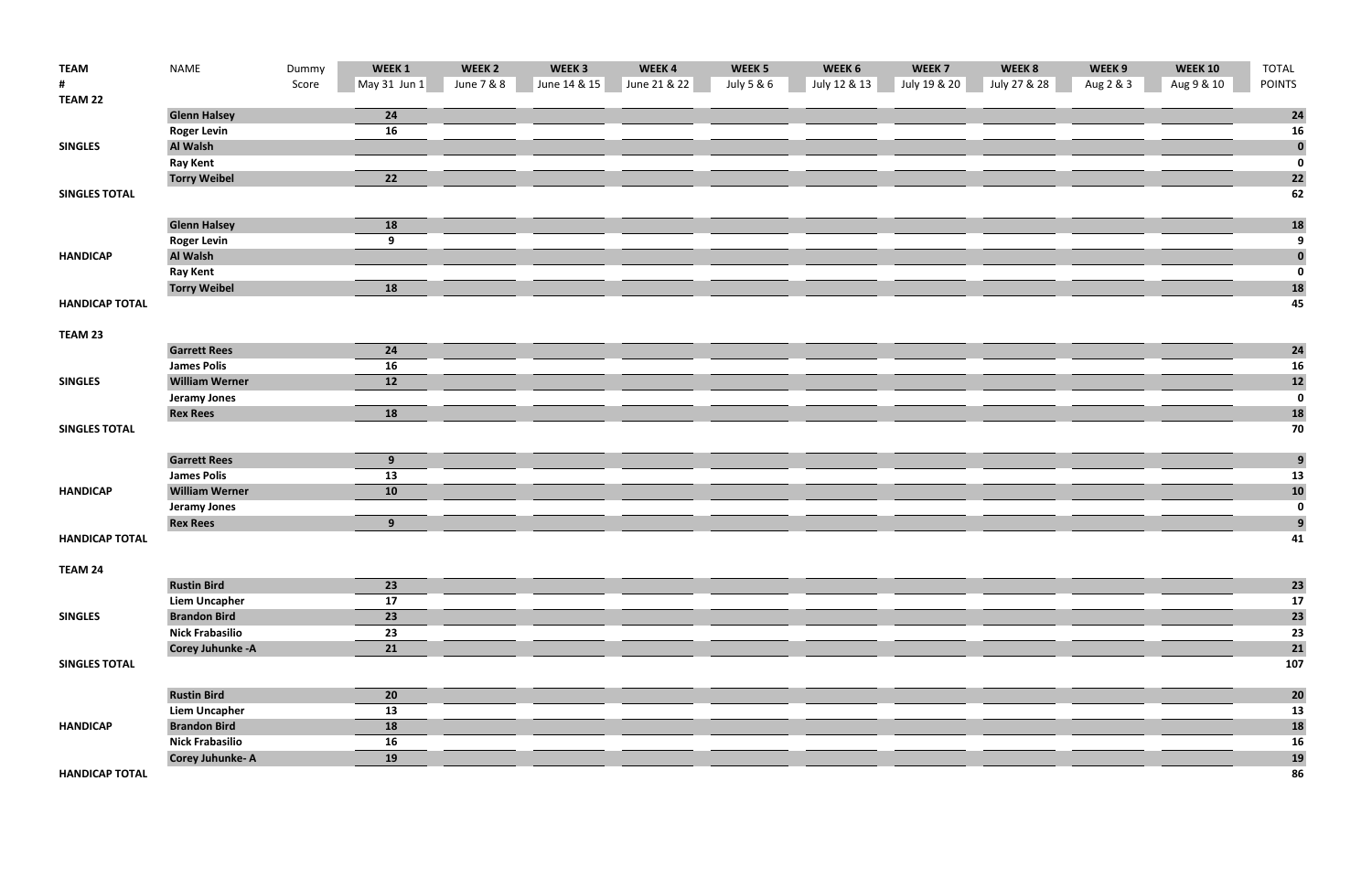| <b>TEAM</b>           | <b>NAME</b>             | Dummy | WEEK 1       | WEEK <sub>2</sub> | WEEK <sub>3</sub> | WEEK4        | WEEK <sub>5</sub> | WEEK 6       | WEEK <sub>7</sub> | WEEK 8       | WEEK 9    | <b>WEEK 10</b> | <b>TOTAL</b>            |
|-----------------------|-------------------------|-------|--------------|-------------------|-------------------|--------------|-------------------|--------------|-------------------|--------------|-----------|----------------|-------------------------|
| #                     |                         | Score | May 31 Jun 1 | June 7 & 8        | June 14 & 15      | June 21 & 22 | July 5 & 6        | July 12 & 13 | July 19 & 20      | July 27 & 28 | Aug 2 & 3 | Aug 9 & 10     | <b>POINTS</b>           |
| TEAM 25               |                         |       |              |                   |                   |              |                   |              |                   |              |           |                |                         |
|                       | <b>Joe Gillipsie</b>    |       | 25           |                   |                   |              |                   |              |                   |              |           |                | 25                      |
|                       | <b>Amanda Nacey</b>     |       | 17           |                   |                   |              |                   |              |                   |              |           |                | 17                      |
| <b>SINGLES</b>        | <b>Dennis Craig</b>     |       | 23           |                   |                   |              |                   |              |                   |              |           |                | 23                      |
|                       | <b>Leo Perez</b>        |       | 20           |                   |                   |              |                   |              |                   |              |           |                | 20                      |
|                       | <b>Clint Beavers</b>    |       | 16           |                   |                   |              |                   |              |                   |              |           |                | 16                      |
| <b>SINGLES TOTAL</b>  |                         |       |              |                   |                   |              |                   |              |                   |              |           |                | 101                     |
|                       | <b>Joe Gillipsie</b>    |       | 24           |                   |                   |              |                   |              |                   |              |           |                | 24                      |
|                       | <b>Amanda Nacey</b>     |       | 16           |                   |                   |              |                   |              |                   |              |           |                | 16                      |
| <b>HANDICAP</b>       | <b>Dennis Craig</b>     |       | 19           |                   |                   |              |                   |              |                   |              |           |                | <b>19</b>               |
|                       | <b>Leo Perez</b>        |       | 20           |                   |                   |              |                   |              |                   |              |           |                | 20                      |
|                       | <b>Clint Beavers</b>    |       | 15           |                   |                   |              |                   |              |                   |              |           |                | 15                      |
| <b>HANDICAP TOTAL</b> |                         |       |              |                   |                   |              |                   |              |                   |              |           |                | 94                      |
| TEAM 26               |                         |       |              |                   |                   |              |                   |              |                   |              |           |                |                         |
|                       | <b>Mitchell Stevens</b> |       | 23           |                   |                   |              |                   |              |                   |              |           |                | 23                      |
|                       | <b>Ryan Bellflower</b>  |       | 16           |                   |                   |              |                   |              |                   |              |           |                | <b>16</b>               |
| <b>SINGLES</b>        | <b>Garrett Egge</b>     |       | <b>18</b>    |                   |                   |              |                   |              |                   |              |           |                | 18                      |
|                       | <b>Robbie Harding</b>   |       | 20           |                   |                   |              |                   |              |                   |              |           |                | 20                      |
|                       | <b>OPEN</b>             |       | 25           |                   |                   |              |                   |              |                   |              |           |                | 25                      |
| <b>SINGLES TOTAL</b>  |                         |       |              |                   |                   |              |                   |              |                   |              |           |                | 102                     |
|                       | <b>Mitchell Stevens</b> |       | 23           |                   |                   |              |                   |              |                   |              |           |                | 23                      |
|                       | <b>Ryan Bellflower</b>  |       | 21           |                   |                   |              |                   |              |                   |              |           |                | 21                      |
| <b>HANDICAP</b>       | <b>Garrett Egge</b>     |       | 16           |                   |                   |              |                   |              |                   |              |           |                | <b>16</b>               |
|                       | <b>Robbie Harding</b>   |       | 12           |                   |                   |              |                   |              |                   |              |           |                | 12                      |
|                       | <b>OPEN</b>             |       | 21           |                   |                   |              |                   |              |                   |              |           |                | 21                      |
| <b>HANDICAP TOTAL</b> |                         |       |              |                   |                   |              |                   |              |                   |              |           |                | 93                      |
| TEAM 27               |                         |       |              |                   |                   |              |                   |              |                   |              |           |                |                         |
|                       | <b>Trey Crouch</b>      |       | 20           |                   |                   |              |                   |              |                   |              |           |                | 20                      |
|                       | <b>Bruce Adams</b>      |       | 14           |                   |                   |              |                   |              |                   |              |           |                | 14                      |
| <b>SINGLES</b>        | <b>Ashley Cowser</b>    |       | 8            |                   |                   |              |                   |              |                   |              |           |                | $\boldsymbol{8}$        |
|                       | <b>Ron Wade</b>         |       | 16           |                   |                   |              |                   |              |                   |              |           |                | 16                      |
|                       | <b>John Gillen</b>      |       | 20           |                   |                   |              |                   |              |                   |              |           |                | 20                      |
| <b>SINGLES TOTAL</b>  |                         |       |              |                   |                   |              |                   |              |                   |              |           |                | 78                      |
|                       | <b>Trey Crouch</b>      |       | <b>16</b>    |                   |                   |              |                   |              |                   |              |           |                | <b>16</b>               |
|                       | <b>Bruce Adams</b>      |       | 9            |                   |                   |              |                   |              |                   |              |           |                | 9                       |
| <b>HANDICAP</b>       | <b>Ashley Cowser</b>    |       | 8            |                   |                   |              |                   |              |                   |              |           |                | $\pmb{8}$               |
|                       | <b>Ron Wade</b>         |       | 7            |                   |                   |              |                   |              |                   |              |           |                | $\overline{\mathbf{z}}$ |
|                       | John Gillen             |       | 13           |                   |                   |              |                   |              |                   |              |           |                | 13                      |
| <b>HANDICAP TOTAL</b> |                         |       |              |                   |                   |              |                   |              |                   |              |           |                | 53                      |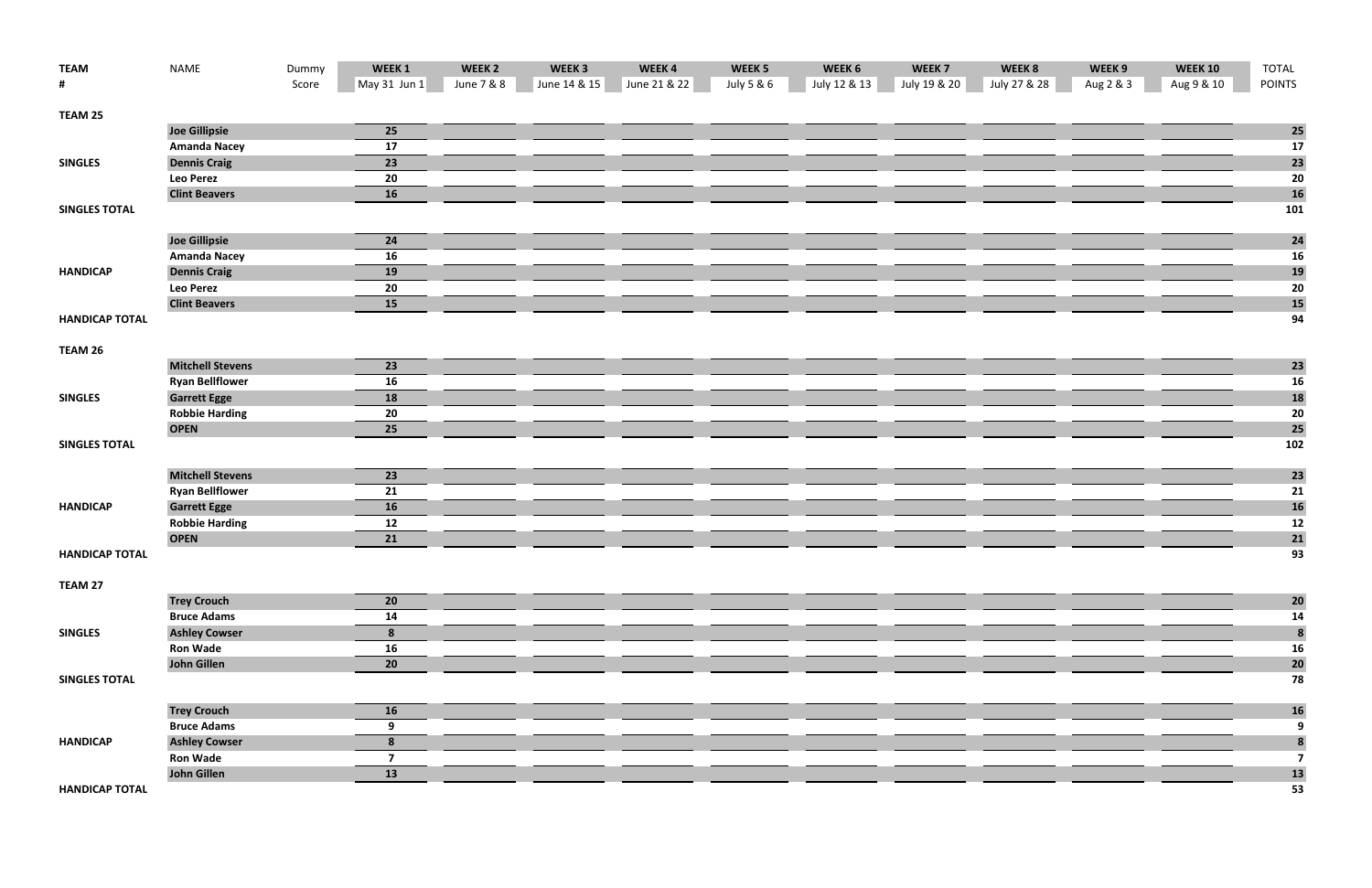| <b>TEAM</b>           | NAME                    | Dummy | WEEK 1       | WEEK <sub>2</sub> | WEEK <sub>3</sub> | WEEK4        | WEEK 5     | WEEK 6       | WEEK 7       | WEEK 8       | WEEK 9    | <b>WEEK 10</b> | <b>TOTAL</b>  |
|-----------------------|-------------------------|-------|--------------|-------------------|-------------------|--------------|------------|--------------|--------------|--------------|-----------|----------------|---------------|
| #                     |                         | Score | May 31 Jun 1 | June 7 & 8        | June 14 & 15      | June 21 & 22 | July 5 & 6 | July 12 & 13 | July 19 & 20 | July 27 & 28 | Aug 2 & 3 | Aug 9 & 10     | <b>POINTS</b> |
| TEAM 28               |                         |       |              |                   |                   |              |            |              |              |              |           |                |               |
|                       | <b>Cory Juhnke -B</b>   |       | 25           |                   |                   |              |            |              |              |              |           |                | 25            |
|                       | Katie Luukkonen         |       | 11           |                   |                   |              |            |              |              |              |           |                | 11            |
| <b>SINGLES</b>        | <b>David Cutbirth</b>   |       | 12           |                   |                   |              |            |              |              |              |           |                | $12$          |
|                       | <b>Garrett Ricketss</b> |       | 22           |                   |                   |              |            |              |              |              |           |                | 22            |
|                       | Open                    |       |              |                   |                   |              |            |              |              |              |           |                | $\bf{0}$      |
| <b>SINGLES TOTAL</b>  |                         |       |              |                   |                   |              |            |              |              |              |           |                | 70            |
|                       |                         |       |              |                   |                   |              |            |              |              |              |           |                |               |
|                       | <b>Cory Juhnke-B</b>    |       | 21           |                   |                   |              |            |              |              |              |           |                | 21            |
|                       | Katie Luukkonen         |       |              |                   |                   |              |            |              |              |              |           |                | 9             |
| <b>HANDICAP</b>       | <b>David Cutbirth</b>   |       | 11           |                   |                   |              |            |              |              |              |           |                | 11            |
|                       | <b>Garrett Ricketss</b> |       | 21           |                   |                   |              |            |              |              |              |           |                | 21            |
|                       | Open                    |       |              |                   |                   |              |            |              |              |              |           |                | $\bf{0}$      |
| <b>HANDICAP TOTAL</b> |                         |       |              |                   |                   |              |            |              |              |              |           |                | 62            |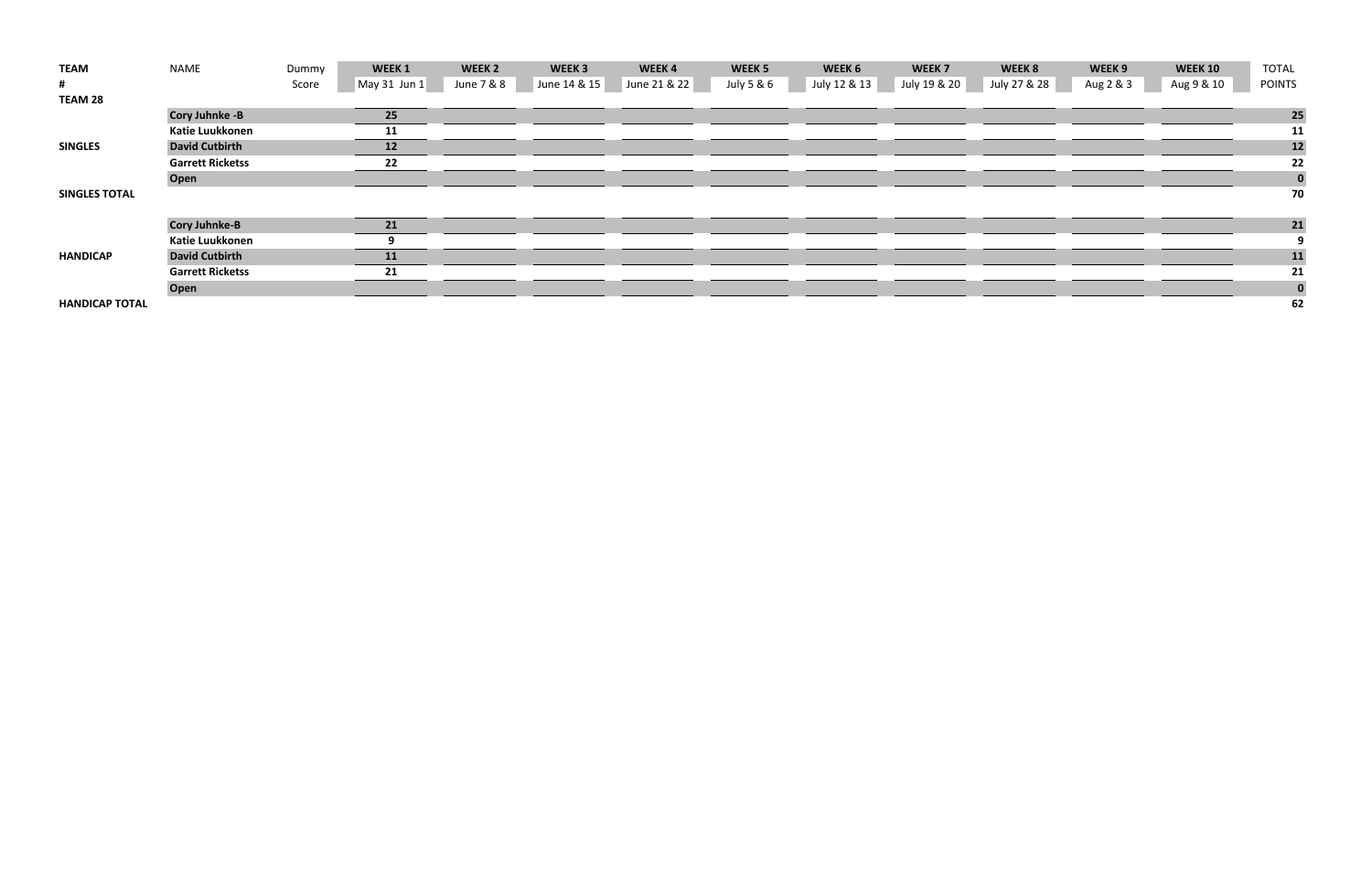## **Week 1 Singles**

| Cory Juhnke -B          | 25 | <b>BreAnna Bustos</b>   | 18 |
|-------------------------|----|-------------------------|----|
| Dave Athey              | 25 | Dakota Poteet           | 18 |
| Jim Southards           | 25 | Garrett Egge            | 18 |
| Joe Gillipsie           | 25 | <b>Rex Rees</b>         | 18 |
| Justin Pickard          | 25 | <b>Ted Fritz</b>        | 18 |
| <b>OPEN</b>             | 25 | <b>Ted Lewis</b>        | 18 |
| Quade Romsa             | 25 | Amanda Nacey            | 17 |
| Ross Hilman             | 25 | <b>Butch Beman</b>      | 17 |
| <b>Billy Myer</b>       | 24 | Charlie Bean            | 17 |
| <b>Blaine Smith</b>     | 24 | Jack Bedessem           | 17 |
| <b>Garrett Rees</b>     | 24 | Liem Uncapher           | 17 |
| Glenn Halsey            | 24 | Mark Shively            | 17 |
| Graham Cox              | 24 | Xavier Crater           | 17 |
| Jeff Dodds              | 24 | <b>Barry Matlack</b>    | 16 |
| Joe Wheat               | 24 | Chris Sorensen          | 16 |
| Murray Hill             | 24 | <b>Clint Beavers</b>    | 16 |
| Ray McElwee             | 24 | Dee Dee Hawk            | 16 |
| <b>Brandon Bird</b>     | 23 | Holly Kennedy           | 16 |
| Dawson Poteet           | 23 | James Johnson           | 16 |
| Dennis Craig            | 23 | James Polis             | 16 |
| Jesse Ballard           | 23 | Roger Levin             | 16 |
| Mark Wade               | 23 | Ron Wade                | 16 |
| Matt Kelly              | 23 | Ryan Bellflower         | 16 |
| <b>Mitchell Stevens</b> | 23 | <b>Bonnie Athey</b>     | 15 |
| Nick Frabasilio         | 23 | Daniel Allen            | 15 |
| <b>Rustin Bird</b>      | 23 | Gary Scarpelli          | 15 |
| Ryan Davis              | 23 | Hunter Johnson          | 15 |
| Scott Barry             | 23 | Marshall McFarlan       | 15 |
| Shawn Moore             | 23 | Tara Smith              | 15 |
| Tom Wilson              | 23 | <b>Bruce Adams</b>      | 14 |
| Waylon Satake           | 23 | Mich Edwards            | 14 |
| <b>Bob Davis</b>        | 22 | Mike Cunningham         | 14 |
| Chris Rice              | 22 | Mike Mudler             | 14 |
|                         | 22 | Ross McGee              | 14 |
| Clay Cass<br>Duane Toro | 22 | Aresenio Lemus          | 13 |
| <b>Garrett Ricketss</b> | 22 |                         | 13 |
|                         | 22 | Kaelynn Isaccs          |    |
| Jaxen Knaub             | 22 | Kim Cameron             | 13 |
| John Rindler            |    | Kim Meyer               | 13 |
| Kent Satake             | 22 | Maggie Johnson          | 13 |
| Levi Majewski           | 22 | Richard Oosthuysen      | 13 |
| Mike Scott              | 22 | <b>Colton Rindler</b>   | 12 |
| Porter Trabing          | 22 | Darby Turman            | 12 |
| Steve Leinen            | 22 | David Cutbirth          | 12 |
| Steve Wheat             | 22 | William Werner          | 12 |
| <b>Torry Weibel</b>     | 22 | Jeff Roll               | 11 |
| Carl LaNore             | 21 | Katie Luukkonen         | 11 |
| Corey Juhunke - A       | 21 | <b>Brittney Rindler</b> | 10 |
| Craig Carlson           | 21 | <b>Esther McGann</b>    | 10 |
| Dave Walrath            | 21 | Jerry Jackson           | 10 |
| Garrett Lowham          | 21 | <b>Stacey Harvey</b>    | 10 |
| Gary Risse              | 21 | Ed Nowak                | 9  |
| Mark Doyle              | 21 | <b>Emily Hirsch</b>     | 9  |
| Mark Gunnerson          | 21 | Paul Crater             | 9  |
| Ryan Brown              | 21 | Sage Loecker            | 9  |
| Charlie Allen           | 20 | <b>Ashley Cowser</b>    | 8  |
| Connor Rindler          | 20 | Robert Nielson          | 8  |
| John Gillen             | 20 | Tonya Nielson           | 6  |
| John Powell             | 20 | Al Walsh                | 0  |
| Leo Perez               | 20 | Curt Benson             | 0  |
| Robbie Harding          | 20 | Jacob McElwee           | 0  |
| Ryan Beman              | 20 | Jeramy Jones            | 0  |
| Tony McGann             | 20 | <b>Kevin Gallegos</b>   | 0  |
| <b>Trey Crouch</b>      | 20 | Mark Mader              | 0  |
| Dave Turula             | 19 | Mike Markle             | 0  |
| Dominique Lujan         | 19 | Nate Nielson            | 0  |
| Grahm Jaques            | 19 | Open                    | 0  |
| J.D. Isaacs             | 19 | <b>OPEN</b>             | 0  |
| Kerry Greaser           | 19 | Open                    | 0  |
| Kim Epler               | 19 | Ray Kent                | 0  |
| <b>Tyler Choal</b>      | 19 | <b>Tony Kupilik</b>     | 0  |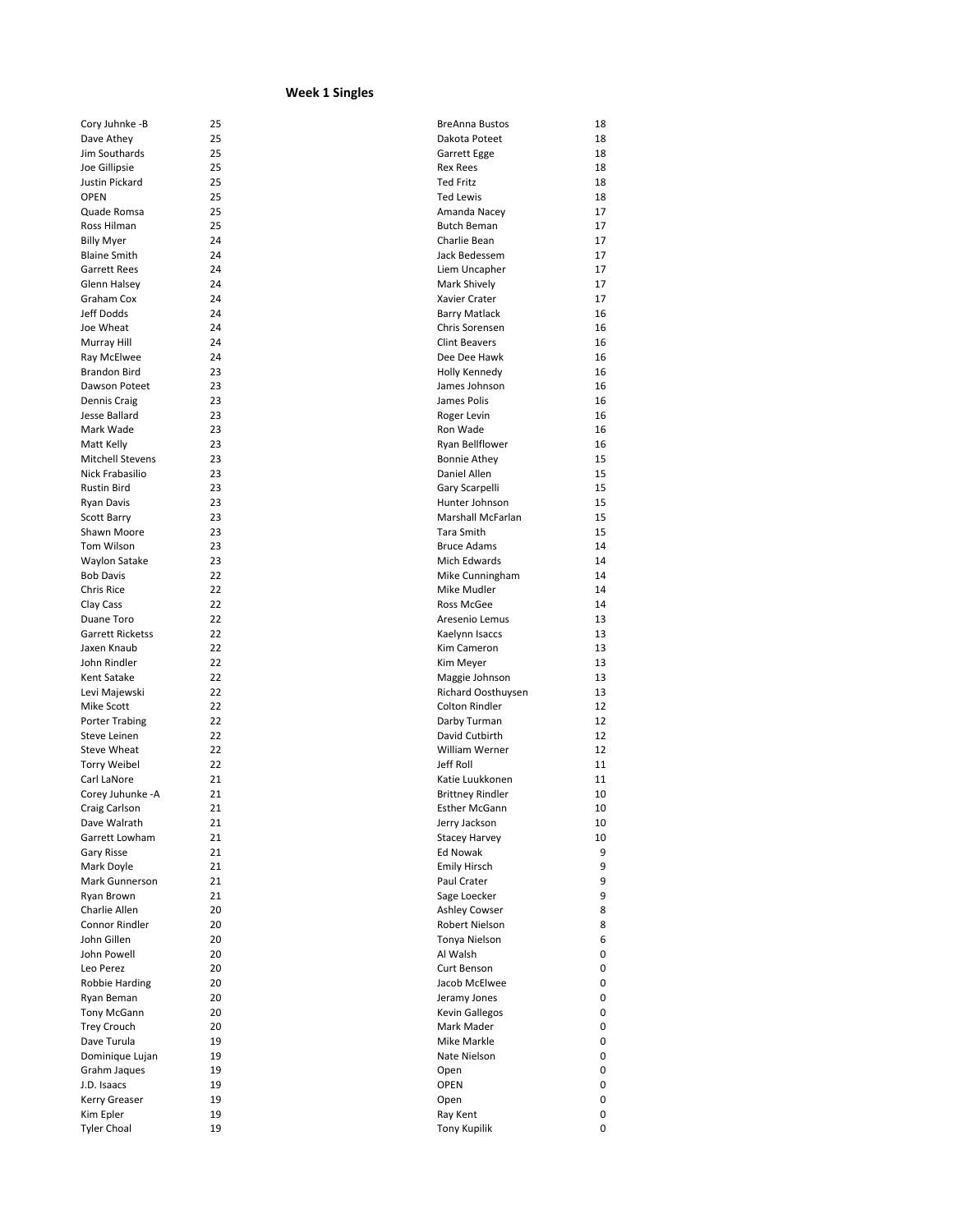## **Week 1 Handicap**

| Joe Gillipsie         | 24 | <b>Clint Beavers</b>     | 15 |
|-----------------------|----|--------------------------|----|
| <b>Porter Trabing</b> | 24 | Mike Mudler              | 15 |
| Jeff Dodds            | 24 | Kim Epler                | 15 |
| Glenn Halsey          | 24 | Hunter Johnson           | 15 |
| Kent Satake           | 23 | <b>Ted Fritz</b>         | 15 |
| Dave Athey            | 23 | <b>Steve Wheat</b>       | 15 |
| Mitchell Stevens      | 23 | Mich Edwards             | 14 |
| <b>Tyler Choal</b>    | 23 | Ross McGee               | 14 |
| <b>Torry Weibel</b>   | 22 | Jerry Jackson            | 14 |
| Ross Hilman           | 22 | Ray McElwee              | 14 |
| <b>Barry Matlack</b>  | 22 | Ted Lewis                | 14 |
| Graham Cox            | 22 | <b>Marshall McFarlan</b> | 13 |
| Clay Cass             | 22 | James Polis              | 13 |
| Jim Southards         | 22 | Kaelynn Isaccs           | 13 |
| <b>BreAnna Bustos</b> | 21 | Liem Uncapher            | 13 |
| John Rindler          | 21 | Shawn Moore              | 13 |
| Ryan Bellflower       | 21 | Grahm Jaques             | 13 |
| Murray Hill           | 21 | Maggie Johnson           | 13 |
| Mike Scott            | 21 | Mark Doyle               | 13 |
| Dakota Poteet         | 21 | John Gillen              | 13 |
| <b>OPEN</b>           | 21 | <b>Esther McGann</b>     | 12 |
| Cory Juhnke-B         | 21 | James Johnson            | 12 |
| Garrett Ricketss      | 21 | <b>Brittney Rindler</b>  | 12 |
| <b>Blaine Smith</b>   | 20 | Robbie Harding           | 12 |
| Waylon Satake         | 20 | John Powell              | 11 |
| Leo Perez             | 20 | Tara Smith               | 11 |
| <b>Rustin Bird</b>    | 20 | Tony McGann              | 11 |
| <b>Scott Barry</b>    | 20 | Xavier Crater            | 11 |
| Dawson Poteet         | 20 | Gary Scarpelli           | 11 |
| Carl LaNore           | 20 | David Cutbirth           | 11 |
| Jesse Ballard         | 19 | Charlie Bean             | 10 |
| Dennis Craig          | 19 | Darby Turman             | 10 |
| Quade Romsa           | 19 | Jeff Roll                | 10 |
| Corey Juhunke- A      | 19 | William Werner           | 10 |
| Levi Majewski         | 19 | Daniel Allen             | 10 |
| Justin Pickard        | 19 | <b>Garrett Rees</b>      | 9  |
| Ryan Beman            | 19 | <b>Stacey Harvey</b>     | 9  |
| Dave Turula           | 18 | <b>Rex Rees</b>          | 9  |
| Duane Toro            | 18 | Kim Cameron              | 9  |
| Mike Cunningham       | 18 | Richard Oosthuysen       | 9  |
| <b>Brandon Bird</b>   | 18 | <b>Ed Nowak</b>          | 9  |
| Ryan Brown            | 18 | <b>Bonnie Athey</b>      | 9  |
| <b>Ryan Davis</b>     | 18 | Katie Luukkonen          | 9  |
| Connor Rindler        | 18 | <b>Bruce Adams</b>       | 9  |
| Dave Walrath          | 18 | Mark Shively             | 8  |
| <b>Butch Beman</b>    | 18 | Jack Bedessem            | 8  |
| <b>Billy Myer</b>     | 18 | Chris Sorensen           | 8  |
| Matt Kelly            | 17 | <b>Chris Rice</b>        | 8  |
| Tom Wilson            | 17 | Paul Crater              | 8  |
| J.D. Isaacs           | 17 | <b>Emily Hirsch</b>      | 8  |
| Joe Wheat             | 17 | <b>Ashley Cowser</b>     | 8  |
| Garrett Lowham        | 17 | Sage Loecker             | 7  |
| Steve Leinen          | 17 | Ron Wade                 | 7  |
| Craig Carlson         | 17 | Kim Meyer                | 6  |
| Mark Wade             | 17 | Tonya Nielson            | 5  |
| Dominique Lujan       | 17 | Aresenio Lemus           | 4  |
| Kerry Greaser         | 17 | Robert Nielson           | 4  |
| Dee Dee Hawk          | 17 | Curt Benson              | 0  |
| Holly Kennedy         | 16 | Jeramy Jones             | 0  |
| Amanda Nacey          | 16 | <b>Tony Kupilik</b>      | 0  |
| <b>Bob Davis</b>      | 16 | Ray Kent                 | 0  |
| <b>Colton Rindler</b> | 16 | Open                     | 0  |
| Roger Levin           | 16 | Nate Nielson             | 0  |
| Charlie Allen         | 16 | Kevin Gallegos           | 0  |
| Garrett Egge          | 16 | <b>OPEN</b>              | 0  |
| Nick Frabasilio       | 16 | Mark Mader               | 0  |
| Mark Gunnerson        | 16 | Jacob McElwee            | 0  |
| Jaxen Knaub           | 16 | Al Walsh                 | 0  |
| Gary Risse            | 16 | Mike Markle              | 0  |
| <b>Trey Crouch</b>    | 16 | Open                     | 0  |
|                       |    |                          |    |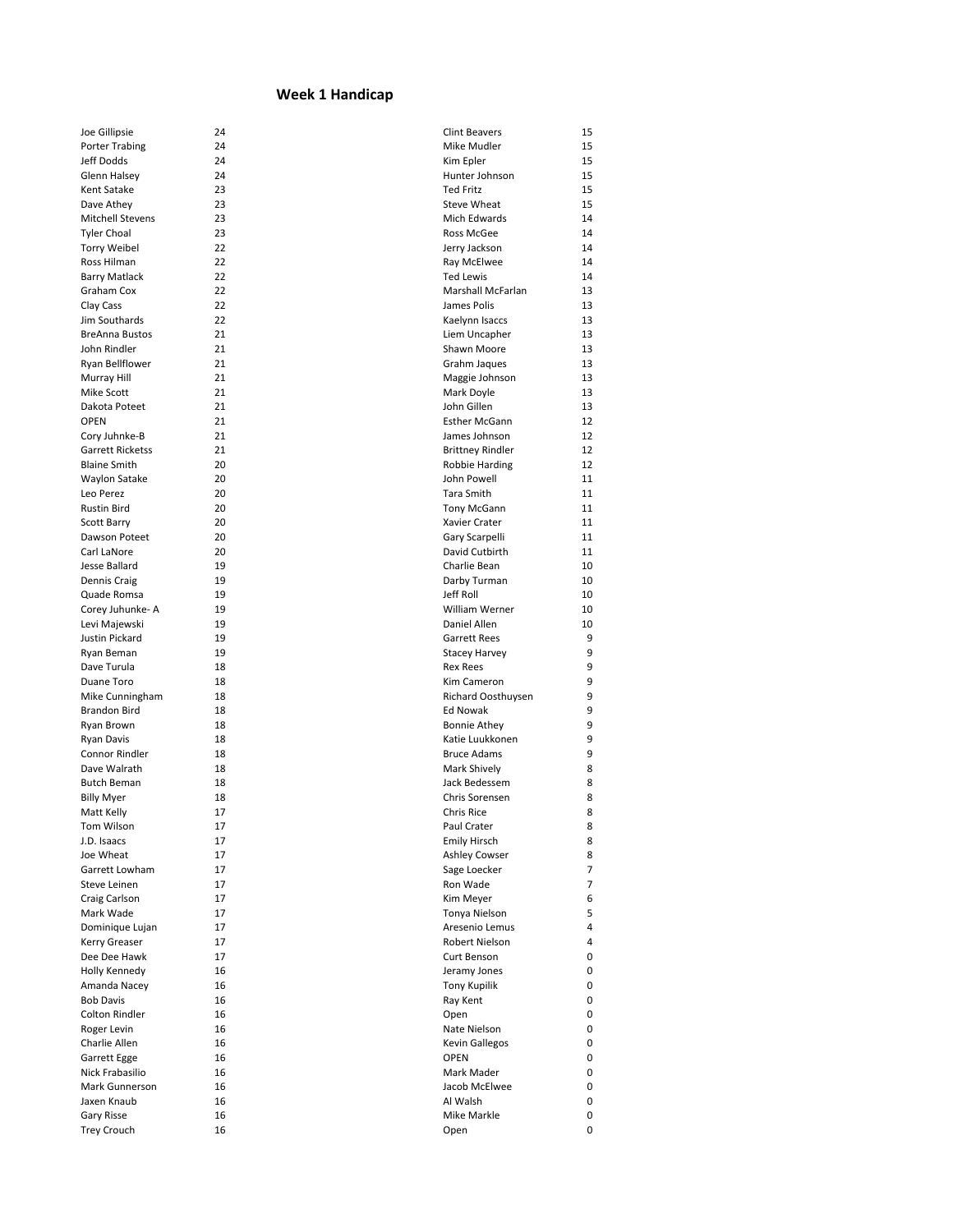## **After Week 1**

|                                           | <b>Singles</b>        | Handicap              | <b>HOA</b>      |                                            |                       |                  |                                    |
|-------------------------------------------|-----------------------|-----------------------|-----------------|--------------------------------------------|-----------------------|------------------|------------------------------------|
| Joe Gillipsie                             | 25                    | 24                    | 49              | Dee Dee Hawk                               | 16                    | 17               | 33                                 |
| Dave Athey                                | 25                    | 23                    | 48              | <b>Garrett Rees</b>                        | $\overline{24}$       | $\overline{9}$   | $\overline{33}$                    |
| <b>Glenn Halsey</b>                       | 24                    | 24                    | 48              | John Gillen                                | 20                    | 13               | 33                                 |
| <b>Jeff Dodds</b>                         | 24                    | 24                    | 48              | <b>Ted Fritz</b>                           | 18                    | 15               | $\overline{33}$                    |
| Jim Southards<br>Ross Hilman              | 25<br>$\overline{25}$ | 22<br>22              | 47<br>47        | Grahm Jaques<br><b>Holly Kennedy</b>       | 19<br>16              | 13<br>16         | $\overline{32}$<br>$\overline{32}$ |
| Cory Juhnke -B                            | 25                    | 21                    | 46              | Mike Cunningham                            | 14                    | 18               | 32                                 |
| <b>Graham Cox</b>                         | 24                    | 22                    | 46              | <b>Robbie Harding</b>                      | 20                    | 12               | $\overline{32}$                    |
| Mitchell Stevens                          | 23                    | 23                    | 46              | Roger Levin                                | 16                    | 16               | 32                                 |
| <b>OPEN</b>                               | 25                    | 21                    | 46              | <b>Ted Lewis</b>                           | 18                    | 14               | 32                                 |
| <b>Porter Trabing</b>                     | $\overline{22}$       | 24                    | 46              | <b>Clint Beavers</b>                       | 16                    | 15               | 31                                 |
| <b>Kent Satake</b>                        | $\overline{22}$       | $\overline{23}$       | 45              | John Powell                                | 20                    | 11               | $\overline{31}$                    |
| <b>Murray Hill</b>                        | 24                    | 21                    | 45              | <b>Tony McGann</b>                         | 20                    | 11               | 31                                 |
| <b>Blaine Smith</b>                       | 24                    | 20                    | 44              | <b>Chris Rice</b>                          | $\overline{22}$       | 8                | $\overline{30}$                    |
| <b>Clay Cass</b>                          | 22                    | 22                    | 44              | Hunter Johnson                             | 15                    | 15               | 30                                 |
| Justin Pickard                            | 25                    | 19                    | 44              | Liem Uncapher                              | 17                    | 13               | 30                                 |
| Quade Romsa<br><b>Torry Weibel</b>        | 25<br>$\overline{22}$ | 19<br>22              | 44<br>44        | James Polis<br><b>Mike Mudler</b>          | 16                    | 13<br>15         | 29<br>29                           |
| Dawson Poteet                             | 23                    | 20                    | 43              | <b>Colton Rindler</b>                      | 14<br>12              | 16               | 28                                 |
| <b>Garrett Ricketss</b>                   | 22                    | 21                    | 43              | James Johnson                              | 16                    | 12               | 28                                 |
| John Rindler                              | 22                    | 21                    | 43              | <b>Marshall McFarlan</b>                   | 15                    | 13               | 28                                 |
| <b>Mike Scott</b>                         | 22                    | 21                    | 43              | Mich Edwards                               | 14                    | 14               | 28                                 |
| <b>Rustin Bird</b>                        | $\overline{23}$       | 20                    | 43              | <b>Xavier Crater</b>                       | 17                    | 11               | 28                                 |
| <b>Scott Barry</b>                        | 23                    | 20                    | 43              | Charlie Bean                               | 17                    | 10               | 27                                 |
| <b>Waylon Satake</b>                      | 23                    | 20                    | 43              | <b>Rex Rees</b>                            | 18                    | 9                | 27                                 |
| <b>Billy Myer</b>                         | 24                    | 18                    | 42              | Gary Scarpelli                             | 15                    | 11               | 26                                 |
| <b>Dennis Craig</b>                       | $\overline{23}$       | 19                    | 42              | Kaelynn Isaccs                             | 13                    | 13               | $\overline{26}$                    |
| Jesse Ballard                             | 23                    | 19                    | 42              | Maggie Johnson                             | 13                    | 13               | 26                                 |
| <b>Tyler Choal</b>                        | 19                    | $\overline{23}$       | 42              | <b>Tara Smith</b>                          | 15                    | 11               | 26                                 |
| <b>Brandon Bird</b><br><b>Carl LaNore</b> | 23<br>$\overline{21}$ | 18<br>$\overline{20}$ | 41<br>41        | Daniel Allen<br>Jack Bedessem              | 15<br>$\overline{17}$ | 10<br>8          | 25<br>$\overline{25}$              |
| Joe Wheat                                 | 24                    | 17                    | 41              | <b>Mark Shively</b>                        | 17                    | 8                | 25                                 |
| Levi Majewski                             | 22                    | 19                    | 41              | <b>Bonnie Athey</b>                        | 15                    | 9                | 24                                 |
| <b>Ryan Davis</b>                         | 23                    | 18                    | 41              | <b>Chris Sorensen</b>                      | 16                    | 8                | 24                                 |
| Corey Juhunke - A                         | 21                    | 19                    | 40              | Jerry Jackson                              | 10                    | 14               | 24                                 |
| Duane Toro                                | 22                    | 18                    | 40              | <b>Bruce Adams</b>                         | 14                    | 9                | 23                                 |
| Leo Perez                                 | $\overline{20}$       | $\overline{20}$       | 40              | <b>Bruce Adams</b>                         | 14                    | 9                | $\overline{23}$                    |
| Mark Wade                                 | 23                    | 17                    | 40              | David Cutbirth                             | 12                    | 11               | 23                                 |
| <b>Matt Kelly</b>                         | $\overline{23}$       | 17                    | 40              | Ron Wade                                   | 16                    | 7                | $\overline{23}$                    |
| Tom Wilson                                | 23                    | 17                    | 40              | <b>Brittney Rindler</b>                    | 10                    | 12               | 22                                 |
| <b>BreAnna Bustos</b>                     | 18                    | 21<br>$\overline{21}$ | 39              | Darby Turman                               | 12                    | 10               | $\overline{22}$                    |
| Dakota Poteet<br>Dave Walrath             | 18<br>21              | 18                    | 39<br>39        | <b>Esther McGann</b><br><b>Kim Cameron</b> | 10<br>13              | 12<br>9          | 22<br>$\overline{22}$              |
| Nick Frabasilio                           | 23                    | 16                    | 39              | <b>Richard Oosthuysen</b>                  | 13                    | 9                | 22                                 |
| Ryan Beman                                | 20                    | 19                    | 39              | William Werner                             | 12                    | 10               | 22                                 |
| Ryan Brown                                | 21                    | 18                    | 39              | Jeff Roll                                  | 11                    | 10               | 21                                 |
| Steve Leinen                              | 22                    | 17                    | 39              | Katie Luukkonen                            | 11                    | 9                | 20                                 |
| <b>Barry Matlack</b>                      | 16                    | 22                    | 38              | <b>Kim Meyer</b>                           | 13                    | 6                | 19                                 |
| <b>Bob Davis</b>                          | 22                    | 16                    | 38              | <b>Stacey Harvey</b>                       | 10                    | 9                | 19                                 |
| <b>Connor Rindler</b>                     | 20                    | 18                    | 38              | <b>Ed Nowak</b>                            | 9                     | 9                | 18                                 |
| <b>Craig Carlson</b>                      | 21                    | 17                    | 38              | Aresenio Lemus                             | 13                    | 4                | 17                                 |
| Garrett Lowham<br>Jaxen Knaub             | 21<br>22              | 17<br>16              | 38<br>38        | <b>Emily Hirsch</b><br>Paul Crater         | 9<br>9                | 8<br>8           | 17<br>17                           |
| Ray McElwee                               | 24                    | 14                    | 38              | <b>Ashley Cowser</b>                       | 8                     | 8                | 16                                 |
| Dave Turula                               | 19                    | 18                    | 37              | Sage Loecker                               | 9                     | 7                | 16                                 |
| <b>Gary Risse</b>                         | 21                    | 16                    | 37              | <b>Robert Nielson</b>                      | 8                     | 4                | $\overline{12}$                    |
| Mark Gunnerson                            | 21                    | 16                    | 37              | Tonya Nielson                              | 6                     | 5                | 11                                 |
| <b>Ryan Bellflower</b>                    | 16                    | 21                    | 37              | Al Walsh                                   | 0                     | $\pmb{0}$        | $\overline{0}$                     |
| <b>Steve Wheat</b>                        | 22                    | 15                    | $\overline{37}$ | <b>Curt Benson</b>                         | 0                     | 0                | $\mathbf 0$                        |
| Charlie Allen                             | 20                    | 16                    | 36              | Jacob McElwee                              | $\overline{0}$        | $\boldsymbol{0}$ | $\mathbf 0$                        |
| Dominique Lujan                           | 19                    | 17                    | 36              | Jeramy Jones                               | 0                     | 0                | 0                                  |
| J.D. Isaacs                               | 19                    | 17                    | 36              | <b>Kevin Gallegos</b>                      | $\overline{0}$        | 0                | $\mathbf 0$                        |
| <b>Kerry Greaser</b>                      | 19                    | 17                    | 36              | Mark Mader                                 | 0                     | 0                | 0                                  |
| <b>Shawn Moore</b>                        | $\overline{23}$<br>20 | 13<br>16              | 36<br>36        | <b>Mike Markle</b><br>Nate Nielson         | 0                     | $\mathbf 0$      | $\mathbf 0$                        |
| <b>Trey Crouch</b><br>Butch Beman         | 17                    | 18                    | 35              | Open                                       | 0<br>0                | 0<br>0           | 0<br>$\mathbf 0$                   |
| Garrett Egge                              | 18                    | 16                    | 34              | <b>OPEN</b>                                | 0                     | 0                | $\mathbf 0$                        |
| Kim Epler                                 | $\overline{19}$       | 15                    | 34              | Open                                       | 0                     | $\mathbf 0$      | $\mathbf 0$                        |
| Mark Doyle                                | 21                    | 13                    | 34              | Ray Kent                                   | 0                     | $\overline{0}$   | 0                                  |
| <b>Ross McGee</b>                         | 20                    | 14                    | 34              | <b>Tony Kupilik</b>                        | $\overline{0}$        | $\mathbf 0$      | $\mathbf 0$                        |
| Amanda Nacey                              | 17                    | 16                    | 33              |                                            |                       |                  |                                    |

| Dee Dee Hawk                             | 16               | 17                  | 33                  |
|------------------------------------------|------------------|---------------------|---------------------|
| <b>Garrett Rees</b>                      | $\overline{24}$  | 9                   | $\overline{33}$     |
| John Gillen                              | 20               | $\overline{13}$     | 33                  |
| <b>Ted Fritz</b>                         | 18               | 15                  | 33                  |
| Grahm Jaques                             | 19<br>16         | 13                  | 32<br>32            |
| <b>Holly Kennedy</b>                     | 14               | 16<br>18            | 32                  |
| Mike Cunningham<br><b>Robbie Harding</b> | 20               | 12                  | $\overline{32}$     |
|                                          | $\overline{16}$  | $\overline{16}$     | $\overline{32}$     |
| Roger Levin<br><b>Ted Lewis</b>          | 18               | 14                  | 32                  |
| <b>Clint Beavers</b>                     | 16               | 15                  | 31                  |
| John Powell                              | 20               | 11                  | 31                  |
| <b>Tony McGann</b>                       | 20               | 11                  | 31                  |
| <b>Chris Rice</b>                        | $\overline{22}$  | 8                   | 30                  |
| Hunter Johnson                           | 15               | 15                  | 30                  |
| Liem Uncapher                            | 17               | 13                  | 30                  |
| James Polis                              | 16               | 13                  | 29                  |
| Mike Mudler                              | 14               | 15                  | 29                  |
| Colton Rindler                           | $\overline{12}$  | 16                  | 28                  |
| James Johnson                            | 16               | 12                  | 28                  |
| Marshall McFarlan                        | $\overline{15}$  | 13                  | 28                  |
| <b>Mich Edwards</b>                      | 14               | 14                  | 28                  |
| Xavier Crater                            | 17               | 11                  | 28                  |
| Charlie Bean                             | 17               | 10                  | 27                  |
| <b>Rex Rees</b>                          | 18               | 9                   | 27                  |
| Gary Scarpelli                           | 15               | $\overline{11}$     | 26                  |
| Kaelynn Isaccs                           | $\overline{13}$  | 13                  | 26                  |
| Maggie Johnson                           | 13               | $\overline{13}$     | 26                  |
| Tara Smith                               | 15               | 11                  | 26                  |
| Daniel Allen                             | $\overline{15}$  | $\overline{10}$     | $\overline{25}$     |
| Jack Bedessem                            | 17               | 8                   | 25                  |
| <b>Mark Shively</b>                      | 17               | 8                   | 25                  |
| <b>Bonnie Athey</b>                      | 15               | 9                   | 24                  |
| Chris Sorensen                           | $\overline{16}$  | 8                   | $\overline{24}$     |
| Jerry Jackson                            | 10               | 14                  | 24                  |
| <b>Bruce Adams</b>                       | 14               | 9                   | $\overline{23}$     |
| <b>Bruce Adams</b>                       | 14               | 9                   | 23                  |
| David Cutbirth                           | $\overline{12}$  | 11                  | $\overline{23}$     |
| Ron Wade                                 | 16               | 7                   | 23                  |
| <b>Brittney Rindler</b>                  | 10               | $\overline{12}$     | $\overline{22}$     |
| Darby Turman                             | 12               | 10                  | 22                  |
| <b>Esther McGann</b>                     | 10               | $\overline{12}$     | $\overline{22}$     |
| <b>Kim Cameron</b>                       | 13               | 9                   | 22                  |
| <b>Richard Oosthuysen</b>                | 13               | 9                   | $\overline{22}$     |
| William Werner                           | 12               | 10                  | 22                  |
| <b>Jeff Roll</b>                         | $\overline{11}$  | 10                  | $\overline{21}$     |
| Katie Luukkonen                          | 11               | 9                   | 20                  |
| Kim Meyer                                | 13               | 6                   | 19                  |
| <b>Stacey Harvey</b>                     | 10               | 9                   | 19                  |
| <b>Ed Nowak</b>                          | 9                | 9                   | 18                  |
| Aresenio Lemus                           | 13               | 4                   | 17                  |
| <b>Emily Hirsch</b>                      | 9                | 8                   | $\overline{17}$     |
| Paul Crater                              | 9                | 8                   | 17                  |
| <b>Ashley Cowser</b>                     | 8                | 8                   | 16                  |
| Sage Loecker                             | 9                | 7                   | 16                  |
| <b>Robert Nielson</b>                    | 8                | 4                   | $\overline{12}$     |
| Tonya Nielson                            | 6                | 5                   | 11                  |
| Al Walsh                                 | 0                | $\overline{0}$      | 0                   |
| <b>Curt Benson</b>                       | 0                | 0                   | 0                   |
| Jacob McElwee                            | $\Omega$         | 0                   | $\Omega$            |
| Jeramy Jones                             | 0                | 0                   | 0                   |
| <b>Kevin Gallegos</b>                    | 0                | $\overline{0}$      | 0                   |
| Mark Mader<br><b>Mike Markle</b>         | 0                | 0<br>$\overline{0}$ | 0<br>0              |
| Nate Nielson                             | 0                | 0                   |                     |
|                                          | 0<br>$\mathbf 0$ | $\overline{0}$      | 0<br>$\overline{0}$ |
| Open<br>OPEN                             | 0                | 0                   | 0                   |
| Open                                     | 0                | $\overline{0}$      | 0                   |
| Ray Kent                                 | 0                | 0                   | 0                   |
| Tony Kupilik                             | 0                | $\overline{0}$      | $\overline{0}$      |
|                                          |                  |                     |                     |